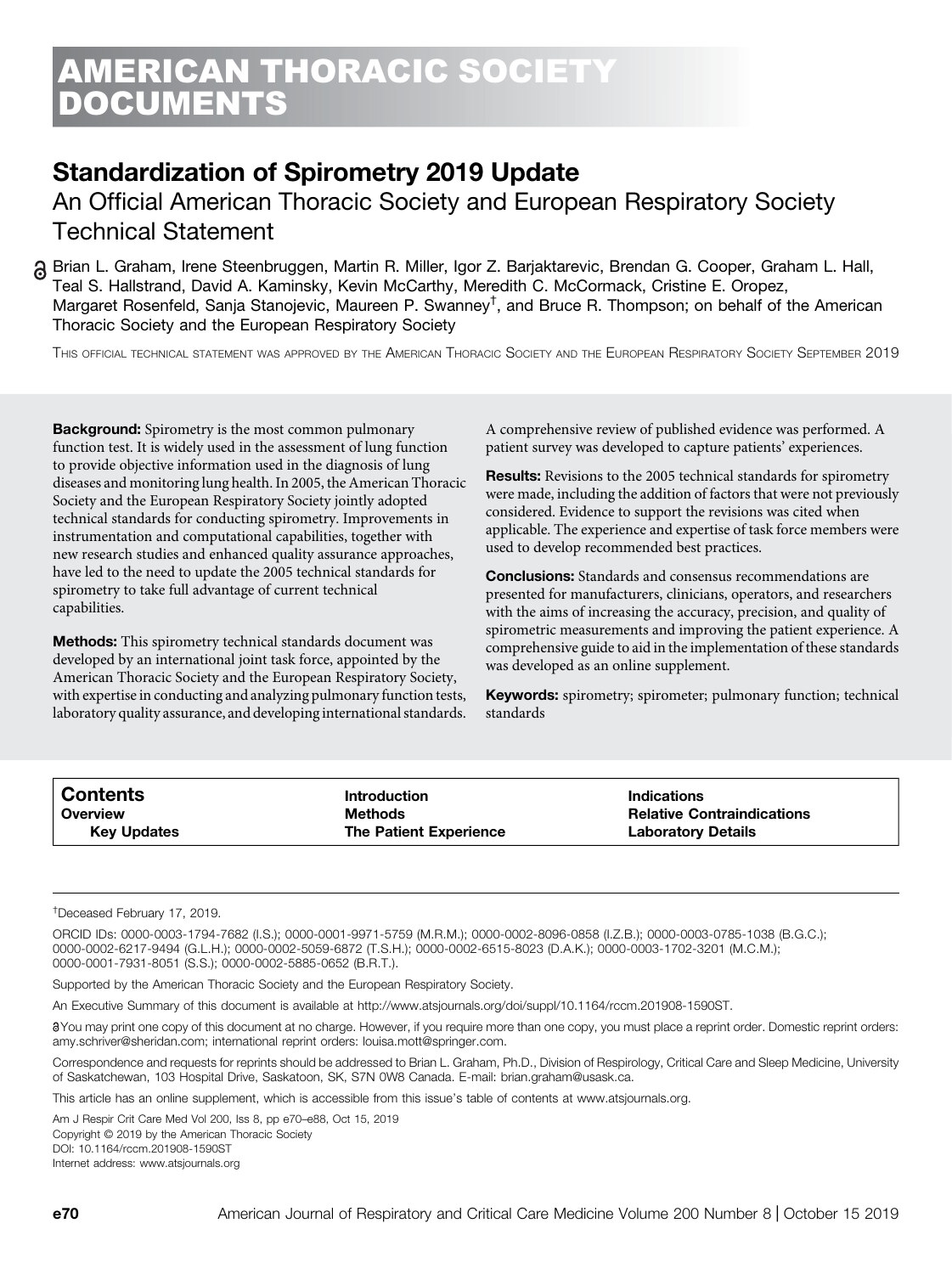| <b>Hygiene and Infection Control</b> | FEV <sub>1</sub> and FVC Maneuver    | <b>Reported Values</b>                  |
|--------------------------------------|--------------------------------------|-----------------------------------------|
| Equipment                            | <b>Test Procedure</b>                | <b>Other Derived Indices</b>            |
| <b>Display</b>                       | <b>Within-Maneuver Evaluation</b>    | Grading the Quality of the Test Session |
| <b>BTPS Adjustment</b>               | <b>Between-Maneuver Evaluation</b>   | VC and Inspiratory Capacity Maneuver    |
| <b>Device Quality Assurance</b>      | <b>Maximum Number of Maneuvers</b>   | <b>Equipment</b>                        |
| <b>Operator Details</b>              | <b>Bronchodilator Responsiveness</b> | <b>Test Procedure</b>                   |
| <b>Patient Details</b>               | Testina                              | <b>Further Studies</b>                  |
| <b>Patient Preparation</b>           | <b>Test Procedure</b>                | <b>Other Potential Analyses</b>         |

### **Overview**

This document is an update of the 2005 American Thoracic Society (ATS) and European Respiratory Society (ERS) standardization of spirometry (1), which in turn built on a wealth of previous work (2–6). Additional standards have been developed for occupational surveillance (7) and for preschool children (8). Improvements in instrumentation and computational capabilities, together with new research studies and enhanced quality assurance approaches, have led to the need to update the 2005 technical standards for spirometry to take full advantage of current technical capabilities and evolving best practices. This technical report covers definitions, equipment specifications, patient-related procedures, quality control, and data reporting. A comprehensive guide to aid in the implementation of these standards was developed as an online supplement. A summary of the primary changes in this update is provided in Table E1 in the online supplement.

#### Key Updates

- A new list of relative contraindications was added.
- Spirometers are now required to meet International Organization for Standardization (ISO) 26782 standards, but with a maximum permissible accuracy error of  $\pm$ 2.5%.
- Device quality assurance procedures were updated.
- Operator training as well as attainment and maintenance of competency were addressed.
- The list of activities that patients should avoid before testing was updated.
- There is a focus on the use of devices that measure both expiration and inspiration.
- Maneuver acceptability and repeatability criteria were updated. The end of forced expiration (EOFE) was redefined.
- Requirements for spirometry systems to provide uniform cues and feedback to the operator were added.
- New withholding times for bronchodilators before bronchodilator responsiveness testing were developed.
- A new grading system for assessment of spirometry quality was developed.
- Standardized operator feedback options that promote synoptic reporting were developed.
- Preliminary findings derived from an international patient survey were presented.

### Introduction

Spirometry is a physiological test that measures the maximal volume of air that an individual can inspire and expire with maximal effort. The primary signal measured in spirometry is either volume or flow as a function of time. The most relevant measurements discussed in this document are the FVC, which is the volume delivered during an expiration made as forcefully and completely as possible starting from full inspiration, and the  $FEV<sub>1</sub>$ , which is the expiratory volume in the first second of an FVC maneuver. These standards also apply to measurements of  $FEV<sub>1</sub>$  in airway responsiveness testing and exercise testing. Other spirometric variables derived from the FVC maneuver are also addressed, as well as the measurement of VC from a slow maneuver.

In this document, the "operator" is the person conducting the test; the term "patient" is used for the person being tested, recognizing that not all persons will be patients; and "maneuver" is the term used for the inspiratory and expiratory VC excursions. The term "must" is used to indicate a requirement for meeting the standards, and "should" is used to indicate actions that may not be mandatory but are considered to be best practices.

These standards are the minimum criteria that must be met for clinical spirometry, which may not be sufficient for all

settings, such as research or occupational surveillance (7). The spirometry facility manager is also responsible for following local regulations, which may have additional requirements. As manufacturers continue to improve spirometric instrumentation and as new technology is implemented, it is expected that new systems will meet and, in many cases, exceed these new standards. Standards that are developed and updated from time to time should not limit the quest for continual improvement in the quality of lung function measurements and innovation in applying new technology (9). This revision also includes updates of

applicable sections of the 2005 ATS/ERS general considerations for lung function testing document (10). Although these standards apply in primary care, some studies have shown that standards are often not met in primary care (11, 12). However, in studies of patients with asthma and/or chronic obstructive pulmonary disease (COPD), office spirometry was accurate and reliable when compared with laboratory‐ based spirometry (13–15), demonstrating that competent operators using equipment that meets ATS/ERS standards can meet the spirometry acceptability criteria in the primary care setting.

## Methods

An application was submitted for a joint ATS and ERS task force to update the 2005 spirometry standards (1). The task force membership and co-chairs were approved by the ATS and the ERS. Task force members were scientists and physicians with experience in international guidelines and standards; clinical experience in routine lung function testing; and specialist knowledge of spirometry, including research publications. All potential conflicts of interest were disclosed and managed according to the rules and procedures of the ATS and the ERS. A search in the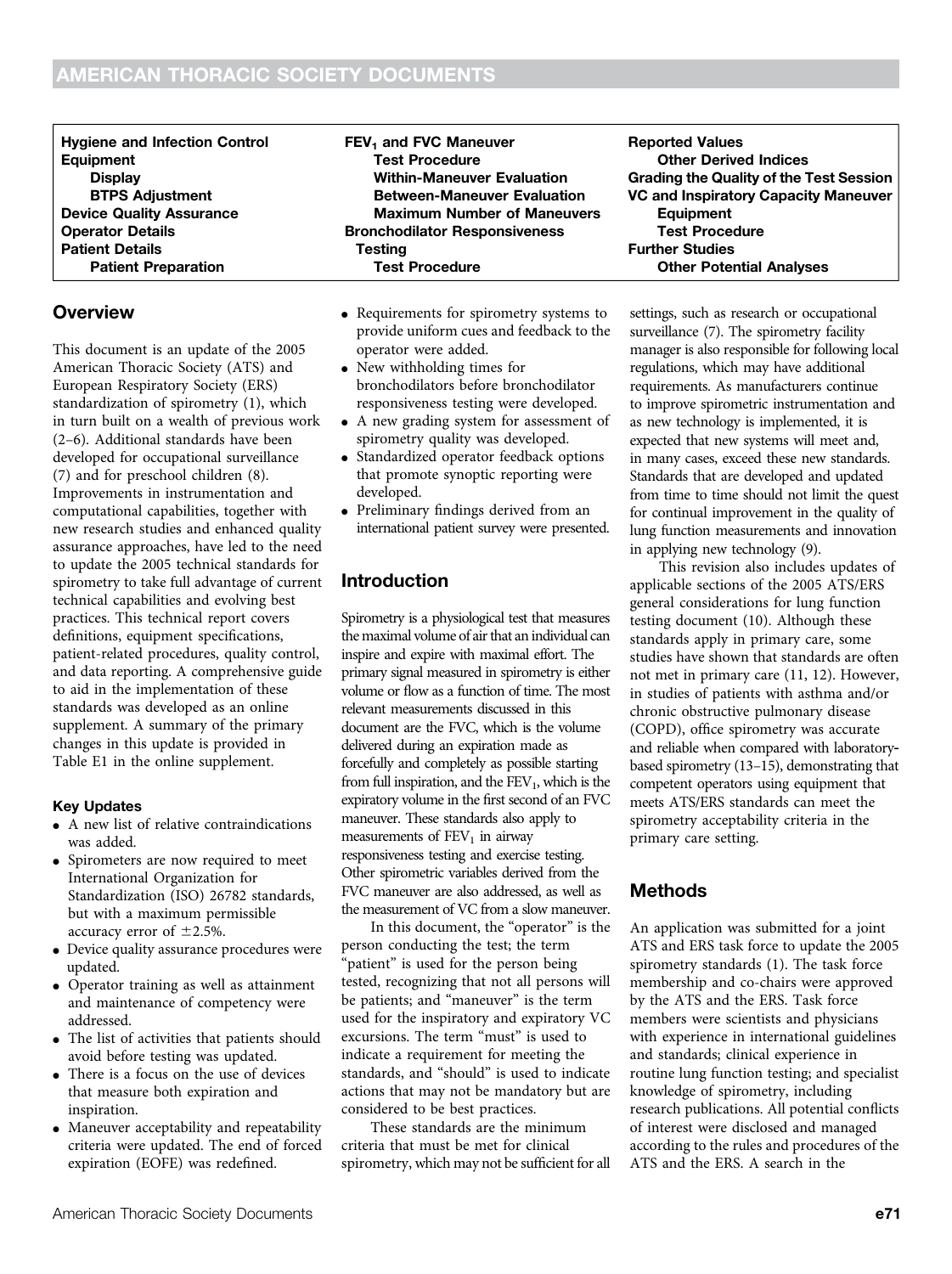MEDLINE database (using PubMed) for publications containing various terms related to spirometry published from 2004 to 2018 yielded 23,368 citations (search terms listed in Section E3). Task force members reviewed the abstracts and identified 190 as directly relevant to the project and a further 382 as potentially relevant. New publications were monitored after the initial search, and twelve 2018 and 2019 references are included. All manufacturers of spirometry equipment were sent a survey requesting equipment specifications. The task force also reviewed equipment specifications published on the manufacturers' websites. An international survey of patients was conducted through the European Lung Foundation to elicit their experience in spirometry testing. Using the 2005 standards as the base document, revisions and additions were made on a consensus basis. The recommendations in this document represent a consensus of task force members in regard to the evidence available for various aspects of spirometric measurement (as cited in the document) and otherwise reflects the expert opinion of the task force members for areas in which peer-reviewed evidence was either not available or incomplete. Constraints on the development of these standards are listed in Section E12.

### The Patient Experience

To gather information regarding patients' experiences and to identify problems faced by patients who have performed spirometry, an online survey completed by 1,760 spirometry patients from 52 countries was conducted in August and September 2018 by the European Lung Foundation. Patients reported the need for more information about spirometry before the test, including medication withholding. Eighty percent of respondents found the degree of difficulty to be mostly acceptable or completely acceptable. Even so, 31% considered the statement "To keep blowing even though you do not feel anything is coming out" to describe a moderate or serious issue. This could be addressed by having an analog or digital display of flow in ml/s on the screen to give patients feedback on their expiratory rate during the maneuver. Key messages from the survey are provided in Section E4. Full results of

the survey will be forthcoming in a future publication.

### Indications

Spirometry is fundamental in the assessment of general respiratory health. Spirometry enables measuring the effect of a disease on lung function, assessing airway responsiveness, monitoring disease course or the result of therapeutic interventions, assessing preoperative risk, and determining a prognosis for many pulmonary conditions. Spirometry is a valuable tool that provides important information to clinicians which is used together with other physical findings, symptoms, and history to reach a diagnosis. Common indications for spirometry are given in Table 1.

### Relative Contraindications

Performing spirometry can be physically demanding. The forced expiratory maneuver used in spirometry increases intrathoracic, intraabdominal, and intracranial pressures (16–20). Potential risks of spirometry are primarily related to maximal pressures generated in the thorax and their impact on abdominal and thoracic organs, venous return and systemic blood pressure, and expansion of the chest wall and lung. The physical effort required can increase myocardial demand. Caution must be used for patients with medical conditions that could be adversely affected by these physiological consequences (Table 2). Although such risks are likely to be minimal for spirometry in most patients (21), the potential risks associated with testing should always be weighed against the benefit of obtaining information about lung function (16, 17, 22). Spirometry should be discontinued if the patient experiences pain during the maneuver. Patients with potential contraindications that would prevent testing in the primary care setting may be tested in a pulmonary function laboratory where operators are more experienced and there may be access to emergency care if needed. Furthermore, because spirometry requires the active participation of the patient, inability to understand directions or unwillingness to follow the directions of the operator will usually lead to submaximal test results.

A 20-year review of 186,000 pulmonary function tests in a tertiary institution found that patient safety incidents occurred in 5 of every 10,000 routine pulmonary function tests (excluding exercise and provocation tests) with generally low risk of harm (21). Cardiopulmonary incidents, primarily syncope, were the most common finding. A study found that 10% of patients having maximal cardiopulmonary exercise tests had simple, self-limited arrhythmias induced by spirometry (23). No adverse effects were reported in spirometry conducted in studies of 56 and 230 (24, 25) patients with abdominal aortic aneurysms from 5 to 13 cm in size and in 519 patients with thoracic aortic aneurysms from 5 to 8 cm in size (26).

### Laboratory Details

Ambient temperature, barometric pressure, and time of day must be recorded. Temperature is an important variable in most pulmonary function tests and is sometimes measured directly by the instrument. The way in which it is measured and used may vary from instrument to instrument (e.g., a simple thermometer or an internal thermistor). Regardless of the method used, the operator should confirm the accuracy of temperature measurements, and the manufacturer should describe or provide a clear mechanism for checking the accuracy of instrument temperature measurements. Spirometers that require a barometric pressure measurement should have a barometric pressure sensor or the ability to calculate mean barometric pressure using altitude above sea level (27).

Testing should preferably occur in a quiet and comfortable environment that is separated from the waiting room and other patients being tested. Drinking water should be available. Tissues or paper towels should be offered to help patients deal with secretions. The patient should be seated erect, with shoulders slightly back and chin slightly elevated. A chair with arms (to prevent falling sideways should syncope occur), without wheels, and with a height adjustment so that the feet are flat on the floor should be used. A smaller chair or a raised footstool should be provided for children and small adults. For the maneuvers described below, a noseclip or manual occlusion of the nostrils should be used. If testing is undertaken with the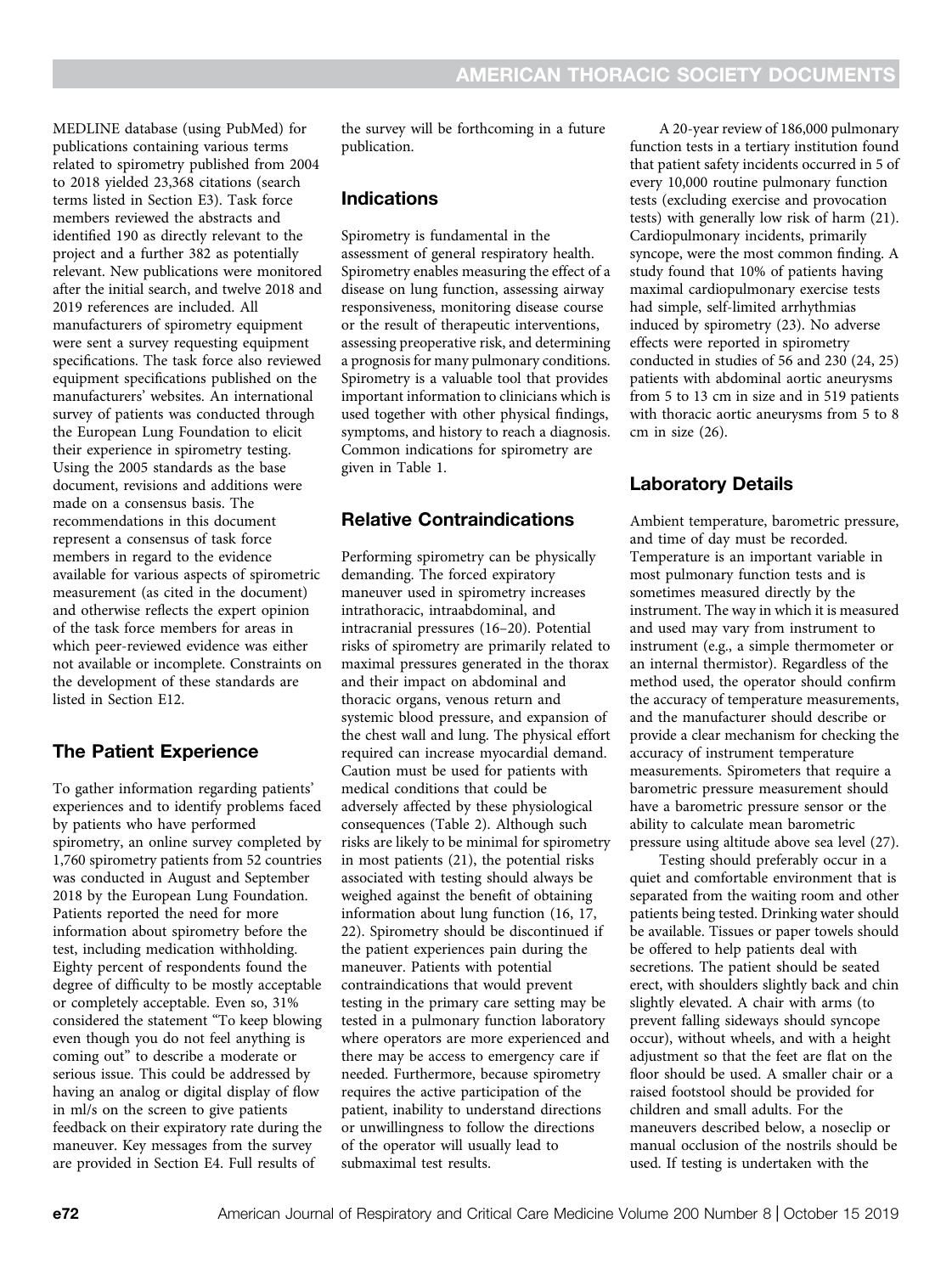#### Table 1. Indications for Spirometry

#### Diagnosis

- To evaluate symptoms, signs, or abnormal laboratory test results
- To measure the physiologic effect of disease or disorder
- To screen individuals at risk of having pulmonary disease
- To assess preoperative risk
- To assess prognosis

#### Monitoring

- To assess response to therapeutic intervention
- To monitor disease progression
- To monitor patients for exacerbations of disease and recovery from exacerbations
- To monitor people for adverse effects of exposure to injurious agents
- To watch for adverse reactions to drugs with known pulmonary toxicity

#### Disability/impairment evaluations

- To assess patients as part of a rehabilitation program
- To assess risks as part of an insurance evaluation
- To assess individuals for legal reasons

**Other** 

| וסוו.                                                                |
|----------------------------------------------------------------------|
| Research and clinical trials                                         |
| Epidemiological surveys                                              |
| Derivation of reference equations                                    |
| Preemployment and lung health monitoring for at-risk occupations     |
| To assess health status before beginning at-risk physical activities |
|                                                                      |

patient in another position, this must be documented in the report. Tests done while standing are similar to sitting in studies of adults (28), obesity (29), and children (30). Fowler's position (elevated head and torso) yields higher values than supine or Crook's position (knees raised) (31). In most studies involving healthy subjects or patients with lung, heart, neuromuscular disease, or obesity,  $FEV<sub>1</sub>$  and FVC were higher in more erect positions, whereas for subjects with tetraplegic spinal cord injury, FVC and  $FEV<sub>1</sub>$ were higher in supine than while sitting (32).

### Hygiene and Infection Control

The goal of infection control is to prevent the transmission of infection to patients and staff during pulmonary function testing (33, 34). The number of documented cases of infection transmission is very small, but the potential is real. Infection can be transmitted by direct contact with surfaces such as mouthpieces, noseclips, handheld spirometers, chair arms, and immediate proximal surfaces of valves or tubing. Indirect transmission occurs by aerosol droplets generated by the patient blowing into the equipment but also expelled into the air of the testing room between maneuvers.

The operator must wash her or his hands or use an approved hand sanitizer before contact with each new patient (35). Additional steps may be required by local infection control policies. Using disposable gloves does not eliminate the need for hand washing or sanitizing, but if gloves are used, a new pair is required for each patient. The patient should be given an approved hand disinfectant gel or wipe upon first entry into the testing station, because patients will be touching various surfaces, and many spirometers are handheld.

The use of disposable, in-line filters for spirometers has become standard practice in most facilities. Furthermore, the mouthpiece is usually an integral part of the filter and will reduce contamination of the spirometer. All disposable items, including filters, mouthpieces, noseclips, and gloves, must be disposed of at the end of the testing session.

To avoid operator exposure and crosscontamination, hands must be washed immediately after direct handling of mouthpieces, tubing, breathing valves, or interior spirometer surfaces. Gloves should be worn when handling potentially contaminated equipment and/or if the operator has any open cuts or sores on his or her hands.

Manufacturers must explicitly describe acceptable methods of cleaning and disinfecting their equipment, including recommended chemicals and

concentrations, as well as safety precautions for the operator. Local infection control requirements, especially for at-risk populations such as patients with cystic fibrosis (36), may supersede both manufacturers' recommendations and those in this document.

Extra precautions should be taken for patients with, or suspected of having, tuberculosis, hemoptysis, oral lesions, or other known transmissible infectious diseases. Possible precautions include reserving equipment for the sole purpose of testing infected patients or testing such patients at the end of the workday to allow time for spirometer disassembly and disinfection and/or testing patients in their own rooms with adequate ventilation and appropriate protection for the operator. Hygiene processes are described in more detail in the ATS Pulmonary Function Laboratory Management and Procedure Manual (37).

### Equipment

Manufacturers must ensure that all spirometers meet the standards contained in the current update of ISO 26782 (38). The current update is ISO 26782:2009, last reviewed in 2016 and scheduled to be reviewed next in 2021. Although not explicitly stated in ISO 26782, it is not permissible to recalibrate a spirometer between the individual test profiles of Annex C of ISO 26782. Notwithstanding the ISO 26782, Section 7, performance requirements of being within  $\pm$ 3.0% for accuracy, linearity, and repeatability, spirometric equipment must have a maximum permissible error of  $\pm 2.5\%$ when tested with a 3-L calibration syringe and when using the test profiles of ISO 26782, Section 7, Annex C. If future ISO 26782 revisions specify a maximum permissible error less than  $\pm$ 2.5%, then the lower value must be used. A 2018 survey of spirometer manufacturers worldwide found that 17 of 19 respondents reported that the accuracy of their products was within  $\pm 2\%$ . A study of 7,497 calibration verifications of volume spirometers demonstrated the need for more stringent standards (39). Thirteen of 19 manufacturers responding to the survey were compliant with ISO 26782:2009. A study has questioned whether the previously recommended ATS standard waveforms were sufficient (40). For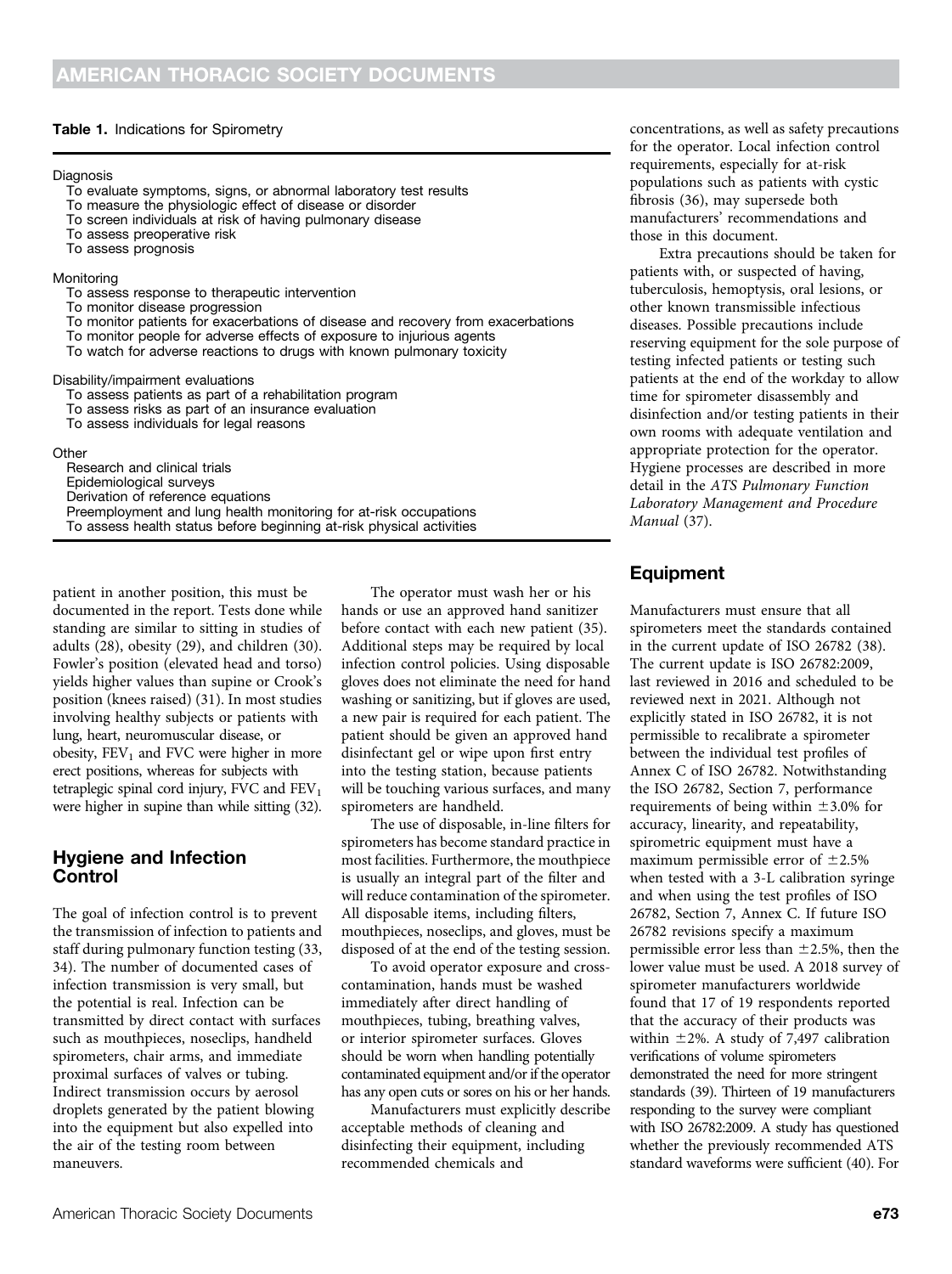#### Table 2. Relative Contraindications for Spirometry

| Due to increases in myocardial demand or changes in blood pressure<br>Acute myocardial infarction within 1 wk<br>Systemic hypotension or severe hypertension<br>Significant atrial/ventricular arrhythmia<br>Noncompensated heart failure<br>Uncontrolled pulmonary hypertension<br>Acute cor pulmonale<br>Clinically unstable pulmonary embolism<br>History of syncope related to forced expiration/cough |
|------------------------------------------------------------------------------------------------------------------------------------------------------------------------------------------------------------------------------------------------------------------------------------------------------------------------------------------------------------------------------------------------------------|
| Due to increases in intracranial/intraocular pressure<br>Cerebral aneurysm<br>Brain surgery within 4 wk<br>Recent concussion with continuing symptoms<br>Eye surgery within 1 wk                                                                                                                                                                                                                           |
| Due to increases in sinus and middle ear pressures<br>Sinus surgery or middle ear surgery or infection within 1 wk                                                                                                                                                                                                                                                                                         |
| Due to increases in intrathoracic and intraabdominal pressure<br>Presence of pneumothorax<br>Thoracic surgery within 4 wk<br>Abdominal surgery within 4 wk<br>Late-term pregnancy                                                                                                                                                                                                                          |
| Infection control issues<br>Active or suspected transmissible respiratory or systemic infection, incl                                                                                                                                                                                                                                                                                                      |

Active or suspected transmissible respiratory or systemic infection, including tuberculosis Physical conditions predisposing to transmission of infections, such as hemoptysis, significant secretions, or oral lesions or oral bleeding

Spirometry should be discontinued if the patient experiences pain during the maneuver. Relative contraindications do not preclude spirometry but should be considered when ordering spirometry. The decision to conduct spirometry is determined by the ordering healthcare professional on the basis of their evaluation of the risks and benefits of spirometry for the particular patient. Potential contraindications should be included in the request form for spirometry.

digitization of the flow or volume signal, the sampling rate must be  $\geq 100$  Hz (41) with a minimum resolution of 12 bits. The ERS/ATS standards for diffusing capacity (42) specify a volume accuracy of  $\pm 2\%$ , but the flow range required for the diffusing capacity maneuver is smaller than that for spirometry, and the systems measuring diffusing capacity primarily use higher-grade instrumentation. Therefore, laboratories using such equipment are expected to exceed accuracy requirements for spirometry.

#### **Display**

For optimal quality control, both volume–time and flow–volume real-time displays are required, and operators must visually inspect the performance of each maneuver for quality assurance before proceeding with another maneuver. For the flow–volume graph, expiratory flow must be plotted upward, and expiratory volume must be plotted toward the right. A 2:1 aspect ratio must be maintained between the flow and volume scales; that

is, 2 L/s of flow and 1 L of volume must be the same distance on their respective axes.

Displays of flow versus volume provide more detail than volume–time graphs for the first 1 second of the FVC maneuver. Because this portion of the maneuver, particularly the peak expiratory flow (PEF), is correlated with the pleural pressure during the maneuver, the flow–volume graph is useful to assess the magnitude of effort during the initial portions of the maneuver. The ability to overlay a series of flow–volume graphs registered at the point of maximal inspiration may be helpful in evaluating repeatability and detecting submaximal efforts. However, if the point of maximal inspiration varies between maneuvers, then the interpretation of these results is difficult because the flows at identical measured volumes are being achieved at different absolute lung volumes. In contrast, display of the FVC maneuver as a volume–time graph provides more detail for the latter part of the maneuver. In a display of multiple trials, the sequencing of the maneuvers should be apparent to the operator.

For the start of test display, the volume–time graph must begin at the point of maximum inspiration or 1 second before Time 0 (defined below), whichever occurs first. The display of the maneuver should continue to the end of the plateau (defined below) or the beginning of inspiration.

#### BTPS Adjustment

All spirometry outcomes must be reported at BTPS (body temperature, ambient barometric pressure, saturated with water vapor). The ambient temperature must always be recorded with an accuracy of  $\pm 1^{\circ}$ C. In situations when the ambient air temperature is changing rapidly  $(>\!\!3^{\circ}C$ in  $\leq$ 30 min), continuous temperature corrections may be necessary (Section E5). Operators should be aware of potential problems with tests performed outside the range of ambient temperatures and barometric pressures specified by the manufacturer for their particular spirometer.

Changes in spirometer or flow sensor temperature can be a source of variability (43). Spirometer temperature should be measured and not assumed to be constant, even over the course of one testing session. For volume spirometers, errors up to 6% in  $FEV<sub>1</sub>$  and FVC can occur if ambient temperature is used instead of internal temperature of volume spirometers (44). Therefore, when using volume spirometers, the temperature inside the spirometer should be measured for each breathing maneuver.

### Device Quality Assurance

Attention to equipment quality assurance and calibration is an important part of good laboratory practice. The minimum requirements are as follows: 1) maintenance of a log of calibration results, 2) documentation of repairs or other alterations that return the equipment to acceptable operation, 3) recording of dates of computer software and hardware updates or changes, and 4) recording the dates equipment is changed or relocated (e.g., industrial surveys). Calibration verifications and quality control procedures must be repeated after any such changes before further testing begins. Key aspects of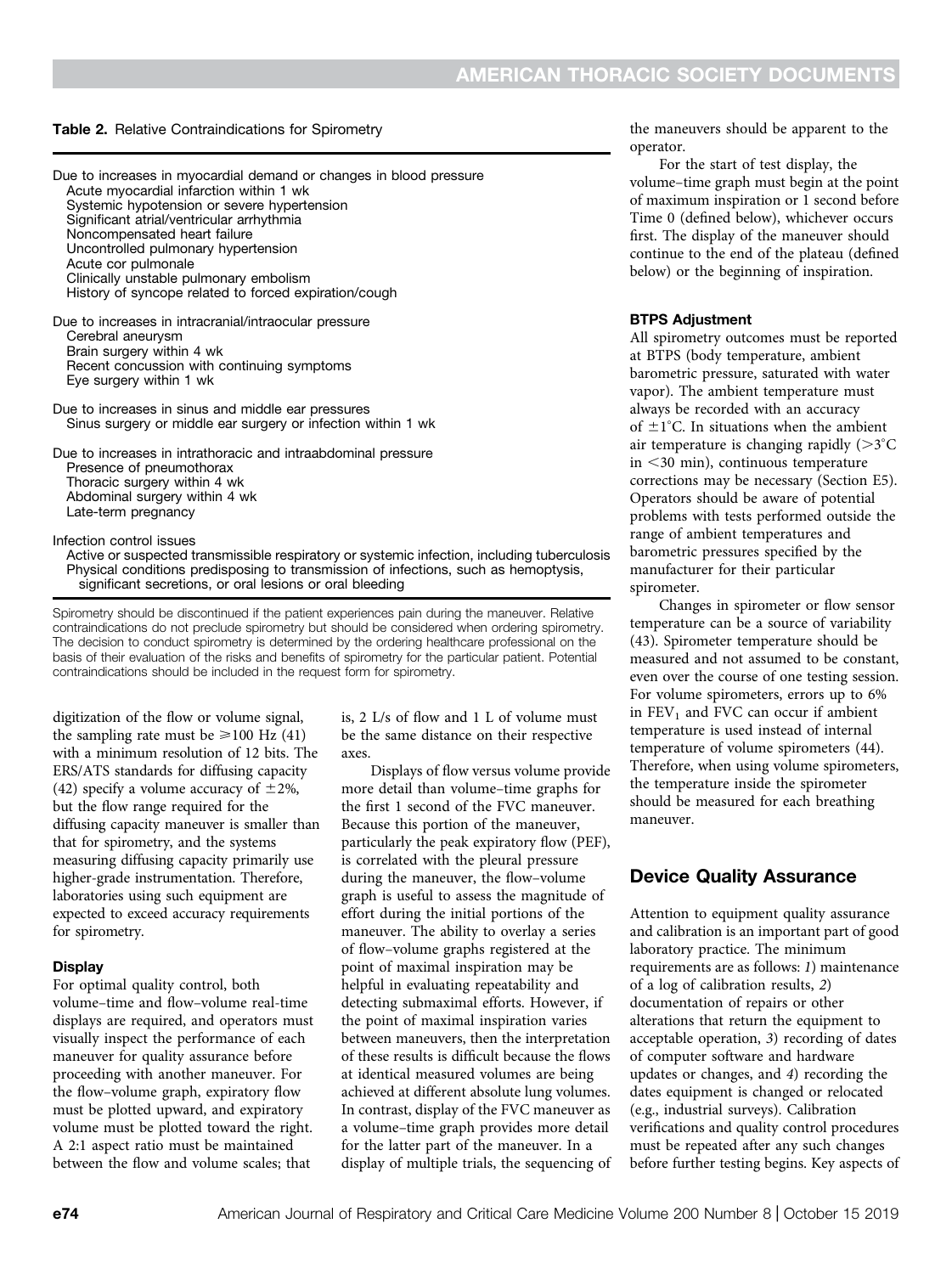equipment quality assurance are summarized in Table 3.

A calibration procedure determines the relationship between flow or volume transducer signals measured by the sensor and the actual flow or volume. In contrast, a calibration verification is the procedure used to validate that the device is within calibration limits (i.e.,  $\pm 3\%$  [accuracy tolerance,  $\pm$  2.5% for spirometers plus  $\pm$ 0.5% for calibration syringes]). Spirometry systems must include a calibration verification option using room air at ambient conditions. If a device fails its calibration verification (Table 4), then a new calibration procedure or equipment maintenance is required. Manufacturers must provide an alert if the new calibration factor either varies by more than  $\pm 2$  SDs from the mean calibration factor or changes by more than 6% from the previous calibration factor, because this may indicate that the spirometer requires cleaning, maintenance, and/or repair. Calibration verifications must be undertaken daily, or more frequently if specified by the manufacturer. Precalibrated spirometers cannot be recalibrated by the operator but must still undergo a calibration verification. Manufacturers must specify the action to be taken if a precalibrated device fails the calibration verification. Spirometry software must include the ability to generate a report of calibrations that includes the results of all verifications, the number of failed calibration verifications in each session, and the changes in calibration factors. A warning should be issued if the calibration verification error differs from the historical mean calibration verification error by more than  $\pm 2$  SDs (37, 39, 45, 46).

The spirometry system must determine the zero-flow level with the spirometer blocked before calibration, calibration verifications, and patient tests. If variable flow is detected during the zero-flow setting procedure or if the zero level has changed significantly, the zero-flow setting procedure must be repeated.

A 3-L syringe used to both recalibrate and verify the volume calibration of spirometers must have an accuracy of  $\pm 0.015$  L or  $\pm 0.5$ % of the full scale, and the manufacturer must provide recommendations concerning appropriate intervals between checks of the syringe accuracy. The syringe must be kept at room temperature. Holding the syringe body to

steady the syringe during a calibration verification can raise its temperature and contribute to measurement error. Operators should be aware that a syringe with an adjustable or variable stop may be out of calibration if the stop is reset or accidentally moved. Calibration syringes must have a monthly leak test at more than one volume up to their maximum; this can be done by attempting to empty or fill them with the outlet corked (47). A dropped or damaged syringe should be considered out of calibration until it is checked.

Calibration verifications must be undertaken at least daily using a 3-L syringe cycled at least three times to give a range of flows varying between 0.5 and 12 L/s (with 3-L injection times between 0.5 and 6 s). If an in-line filter is used in spirometry testing, then it must also be used during recalibrations and verifications. The measured volume at each flow must meet the accuracy requirement of  $\pm$ 3% for both inspiration and expiration (or for expiration only for volume-based spirometers). For devices using disposable flow sensors, a new sensor from the supply used for patient tests must be tested each day.

The ATS Pulmonary Function Laboratory Management and Procedure Manual (37) includes the option for a biological control: a healthy, nonsmoking individual capable of performing very repeatable spirometry. A biological control is not a substitute for the use of a calibration syringe. However, operators are encouraged to know their own usual  $FEV<sub>1</sub>$  and FVC, which allows them to conduct a quick, rough check if they suspect a problem. In some jurisdictions, including a biological control in quality control reporting may constitute a breach of employee privacy protection.

### Operator Details

As Ruppel and Enright observed, "There are 3 key elements to obtain high quality pulmonary function data: accurate and precise instrumentation, a patient/subject capable of performing acceptable and repeatable measurements, and a motivated technologist to elicit maximum performance from the patient. In the realm of standardization, the technologist has received the least attention" (48). The importance of the operator was also a key message derived from the patient experience survey.

It is the responsibility of the operator to observe and engage with the patient to achieve optimal results, which requires a combination of training and experience. Training courses for conducting quality spirometry testing are available in many countries, which has led to operators following ATS/ERS standards (14, 15, 49–51), but short-term follow-up and supplementary training are important to maintain quality (52, 53). Operator training and attainment and maintenance of competency must be integrated in any spirometry testing service (54).

### Patient Details

The patient's age, height, and weight (wearing indoor clothes and without shoes) are recorded. It is preferable to calculate age using the date of birth and the date of the test, including in jurisdictions where birth dates may only be recorded to the nearest month. Age must be reported in years to one decimal place. Height in centimeters to one decimal place (55) and weight to the nearest 0.5 kg must be recorded; these may also be expressed in inches and pounds on reports in jurisdictions still using those measures. Body mass index should be calculated as  $kg/m^2$ . The height must be measured without shoes, with the feet together, standing as tall as possible with the eyes level and looking straight ahead, and the back flush against a wall or stadiometer. For patients unable to stand erect, height may be estimated using ulna length (preferred for children) (56) or arm span (57) (see Section E6), recognizing that there are sex, age, and ethnic differences in such estimates. Ulna length should be measured with calipers to avoid error introduced using a tape measure. In persons aged 25 years or older, for whom a reliable height measurement has been made previously in the same facility, remeasuring height at subsequent visits within 1 year may not be necessary.

Birth sex and ethnicity should be included in the patient information on the spirometry request. Otherwise, the operator will ask the patient to provide this information. When requesting birth sex data, patients should be given the opportunity to provide their gender identity as well and should be informed that although their gender identity is respected, it is birth sex and not gender that is the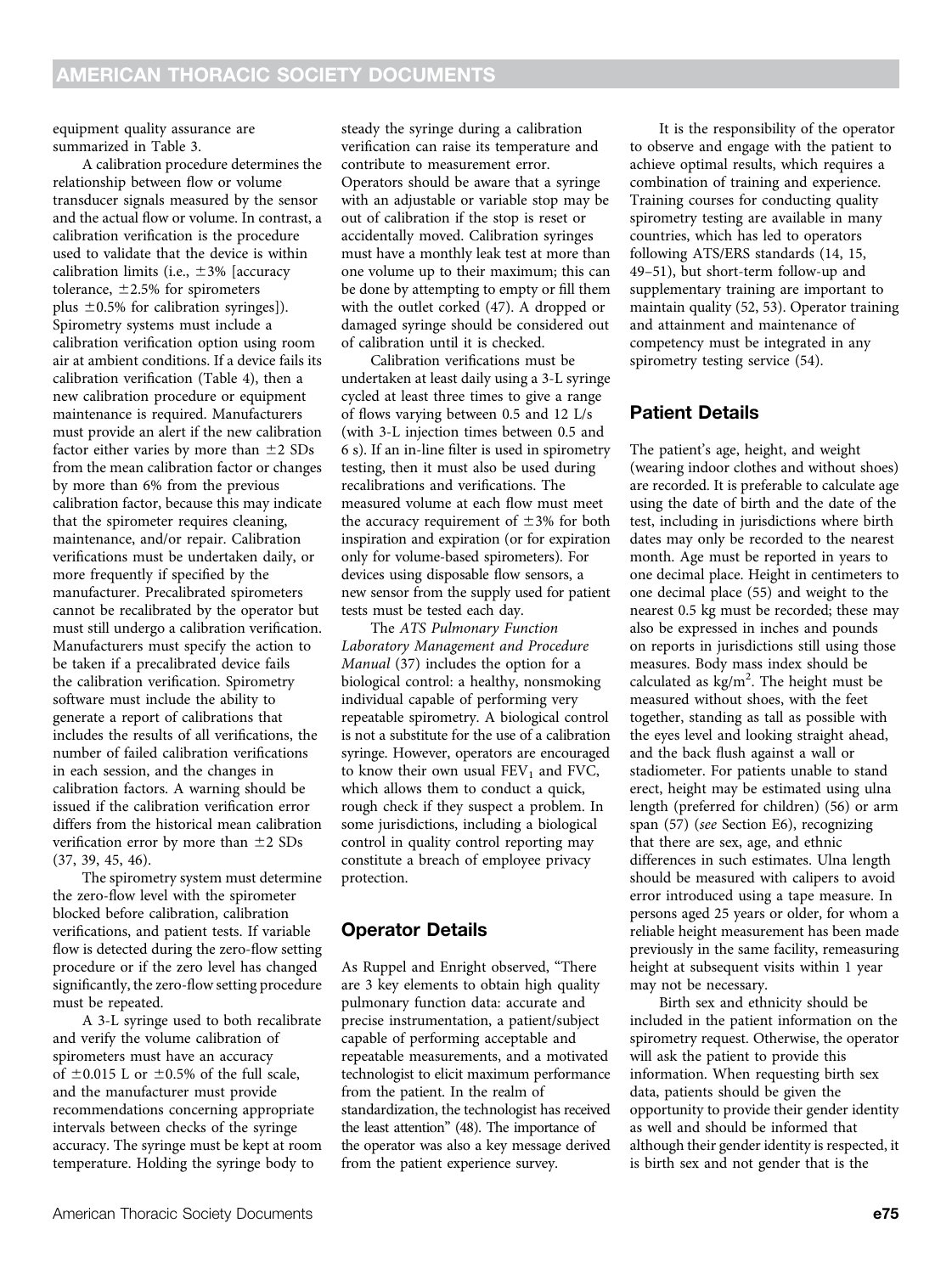Table 3. Equipment Quality Assurance (for Both Volume- and Flow-based Sensors)

#### Spirometer

- Daily calibration verification at low, medium, and high flow: If the calibration verification fails, check for and remediate problems (Table 4) and repeat calibration verification
- If an in-line filter is used in spirometry testing, then it must also be used during recalibrations and verifications
- Recalibrate the spirometer both after failed calibration verification and at intervals specified by the manufacturer
- $\bullet$  If the change in calibration factor is  $\geq 6\%$  or varies by more than  $\pm 2$  SD from the mean, inspect and, if necessary, clean the spirometer according to the manufacturer's instructions; check for errors (Table 4) and recalibrate the spirometer
- Perform routine checks and maintenance at intervals specified by the manufacturer

#### 3-L calibration syringe

- · Daily inspection for displacement of the piston stop
- Daily check for smooth operation of the syringe with no sticking or catching • Accuracy of  $\pm 0.015$  L verified by manufacturer on delivery and at intervals recommended by the manufacturer
- Monthly syringe leak test

#### Documentation

- A log of all quality control findings, repairs and adjustments, and hardware and software updates
- Verification of reference value calculations after software updates

determinant of predicted lung size. Inaccurate entry of birth sex may lead to incorrect diagnosis and treatment. Similarly, patients should be informed of the need for reporting ethnicity (58). Ethnicity categories for the Global Lung Function Initiative (GLI) reference values (59) are white (i.e., European ancestry), African American, Northeast Asian, Southeast Asian, and other/mixed (Section E7). If birth sex and/or ethnicity data are not disclosed, the operator notes must alert the interpreter of this omission and state what default values were used for calculating predicted values.

#### Patient Preparation

Patients should avoid the activities listed in Table 5 before testing, and these requirements should be given to the patient at the time of making the appointment. On arrival, all of these points must be checked, and any deviations from them must be recorded.

Patients should be as relaxed as possible before and during the tests. Patients should be asked to loosen tight-fitting clothing. Well-fitting dentures are usually left in place. A 2001 study found that spirometry results are generally better with dentures in place (60), but a larger 2018 study found that FVC was an average of 0.080 L higher when dentures were removed (61).

The decision to withhold long- and short-acting bronchodilators before testing is a clinical one determined by the referring healthcare professional. If the study is performed to diagnose an underlying lung condition, then withholding bronchodilators

Table 4. Potential Reasons for Calibration Verification Failure

- <sup>d</sup> A slight change in spirometer function that requires a subsequent recalibration procedure to adjust the calibration factor
- A leak in the connection of the spirometer to the calibration syringe
- Air flow through the spirometer during the zero-flow setting procedure
- Failure to fully fill and empty the calibration syringe in one smooth action
- Calibration syringe malfunction (e.g., piston leak or displacement of the piston stop or syringe damaged by dropping)
- Spirometer blockage either by debris in the spirometer sensor or by the operator's hand while holding the spirometer in place
- <sup>d</sup> Improper assembly of the sensor, mouthpiece, filter, and/or breathing tube
- Differences between room temperature and calibration syringe temperature
- Data entry errors in the ambient temperature and/or pressure

before testing is useful (see BRONCHODILATOR RESPONSIVENESS TESTING). For studies to determine a response to an existing therapeutic regimen, bronchodilator medications are generally not withheld.

Instructions on withholding medications should be given to the patient at the time of making the appointment. The operator must record the type and dosage of any inspired, oral, or injected medication that may alter lung function and when the drugs were last administered. The operator should record observed signs or symptoms such as cough, wheeze, dyspnea, or cyanosis.

#### $FEV<sub>1</sub>$  and FVC Maneuver

#### Test Procedure

For spirometers that measure inspiration and expiration, there are four distinct phases of the FVC maneuver: 1) maximal inspiration, 2) a "blast" of expiration, 3) continued complete expiration for a maximum of 15 seconds, and 4) inspiration at maximal flow back to maximum lung volume. Most of the variability in results obtained from spirometry relates to inadequate and variable inspiration to TLC, ending the expiration prematurely, and variable effort.

The operator must demonstrate the appropriate technique and follow the procedure described in Table 6. Once the zero-flow level has been determined, the patient should insert the mouthpiece and be instructed to breathe normally or easily. The operator checks that the patient has the proper posture, the noseclip is in place, and the lips are sealed around the mouthpiece. Patients unable to use a mouthpiece may be able to use a face mask (62). In some circumstances, such as patients with tracheostomy or nasal resection, noninvasive adjustments such as a sealing face mask, tubing connectors, or occlusion valves can be applied at the discretion of the operator and must be recorded in the operator notes.

Maximal inspiration. Patients should be informed that maximal inflation is unnatural; they may not have achieved it before, and it may seem somewhat uncomfortable. Reductions in PEF and  $FEV<sub>1</sub>$  have been shown when inspiration is slow and/or there is a 4- to 6-second pause at TLC before beginning expiration (63, 64). It is therefore important that the preceding inspiration be rapid and any pause at full inspiration be minimal  $(\leq 2 s)$ .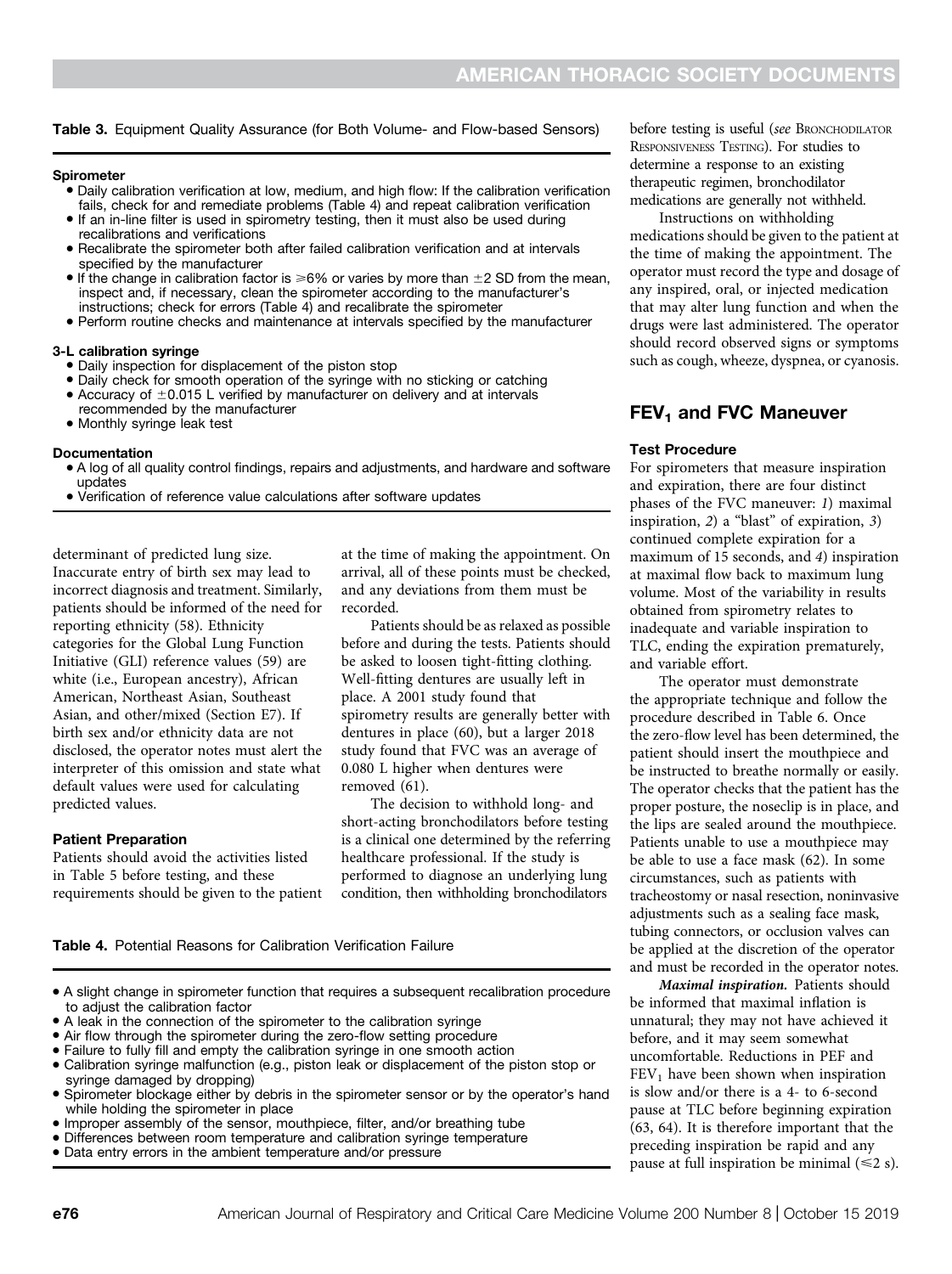Table 5. Activities That Should Be Avoided before Lung Function Testing

- Smoking and/or vaping and/or water pipe use within 1 h before testing (to avoid acute bronchoconstriction due to smoke inhalation)
- Consuming intoxicants within 8 h before testing (to avoid problems in coordination, comprehension, and physical ability)
- <sup>d</sup> Performing vigorous exercise within 1 h before testing (to avoid potential exercise-induced bronchoconstriction)
- <sup>d</sup> Wearing clothing that substantially restricts full chest and abdominal expansion (to avoid external restrictions on lung function)

The operator should be in a position to view the patient and the display of the testing device, but the major sign that the subject has achieved full inflation will come from the patient. The patient's head and face should be observed while the command to "inspire as deeply as possible" (not just "take in a deep breath") is given. During the inspiration, the operator should coach the patient using phrases such as "more, more, more." Indicators of maximal inspiration include eyebrows raising or eyes widening, and sometimes the head begins to quiver. A patient who looks comfortable is not likely to be at full inflation.

Maximal expiration. At full inflation, without hesitation, the patient should be prompted to "blast," not just "blow," the air from their lungs, and then he or she should be encouraged to fully expire. Continuous and enthusiastic coaching of the patient is required throughout the maneuver, using appropriate body language and phrases such as "keep going." The operator simultaneously observes the patient and the computer display during the test to help ensure maximal effort. The spirometry system must signal the operator when a plateau has been reached or forced expiratory time (FET) reaches 15 seconds. Having an audio cue for end expiration permits the operator to observe the patient more closely. The patient survey indicated that many were concerned by being asked to keep blowing when they felt nothing more was coming out. If the patient is able to see a volume–time trace still moving as they blow and/or a numeric or analog display of flow in mL/s, this might help motivate them to keep blowing. Children may benefit from incentive displays. If the patient shows signs of syncope, the maneuver should be stopped. Reducing the effort partway through the maneuver (after 4 s) (65, 66) may give a higher expiratory volume in some patients and may prevent glottic closure and avoid syncope, but then

it is no longer a true maximally forced expiration. Some patients with restrictive lung disease and young patients with high elastic recoil can empty their lungs quickly and may not be able to hold an expiratory plateau for 1 second. The operator needs to recognize the convex pattern of the flow–volume graph in such patients and distinguish it from an early termination of expiration (Figure E2).

Maximal inspiration after forced expiration. Upon completing the forced expiration, the patient should remain on the mouthpiece, and the operator should again coach the patient to rapidly inspire to full inflation. This will provide a measure of forced inspiratory VC (FIVC). It is a maximal effort to return to TLC to complete the flow–volume loop. Comparison of the FIVC with the FVC will provide feedback to the operator on whether the patient began the forced expiration from full inflation (67). It is important that the inspiration to full inflation before and after the forced expiration be coached with equal vigor so that a valid comparison can be made.

With appropriate coaching, children as young as 2.5 years old with normal cognitive and neuromotor function are able to perform acceptable spirometry (8, 59). The operators who are involved in the pulmonary function testing of young children should be specifically trained and competent to work with this population. A child-friendly environment is important for successful testing. Encouragement, detailed but simple instructions, lack of intimidation, and visual feedback in the teaching are important in helping children to perform the maneuver (8, 68). Even if unsuccessful at the first session, children will learn to be less intimidated, and their performance may improve in subsequent sessions. Testing children in "adult" laboratories requires extra time and effort to cater to the specific needs of the younger patient (69). Other techniques such as raised volume rapid thoracic compression technique that are used for infants (70) are not included in this document.

For spirometers measuring expiration only, the procedure is modified as follows. The patient first inspires rapidly to maximal lung volume and then within 2 seconds inserts the mouthpiece, seals his or her lips around the mouthpiece, and initiates maximal expiration. Keeping the mouth open until the mouthpiece is in place can help minimize air loss before sealing the lips. The mouthpiece is removed at EOFE. Regarding expiration-only maneuvers, a study found that the use of noseclips did not affect group mean performance (71).

#### Within-Maneuver Evaluation

The following criteria were developed as objective measures to determine whether a maximal effort was achieved and acceptable  $FEV<sub>1</sub>$  and/or FVC measurements were obtained. However, in some cases, maneuvers that do not meet all of the criteria may be the best that the patient is able to do on that occasion, and although the  $FEV<sub>1</sub>$  and/or FVC measurements are not technically acceptable, they may be clinically useful (i.e., "usable") (Table 7).

The start of forced expiration, for the purpose of timing, is determined by the back-extrapolation method (Figure 1) (1, 38). At the point of PEF on the volume–time graph, a tangent is drawn with a slope equal to PEF, and its intersection on the abscissa defines Time 0, which becomes the start for all timed measurements. The back-extrapolated volume (BEV) is the volume of gas that has already been expired from maximal lung volume to Time 0 and is included in the  $FEV<sub>1</sub>$  and FVC measurements. To ensure that the  $FEV<sub>1</sub>$  comes from a maximal effort, the BEV must be  $<5\%$  of the FVC or 0.100 L, whichever is greater (72, 73). The 0.100-L tolerance is a reduction from the 0.150-L tolerance in the 2005 standards (1). The hesitation time, defined as the time from the point of maximal inspiration to Time 0, should be 2 seconds or less (Figure E13).  $FEV<sub>1</sub>$  and FVC measurements from a maneuver with BEV exceeding the limit are neither acceptable nor usable. A large BEV will usually result in an erroneously high  $FEV<sub>1</sub>$  (74). Patients with upper airway obstruction or neuromuscular disease are often unable to initiate a rapid increase in flow, and the BEV limit may be exceeded.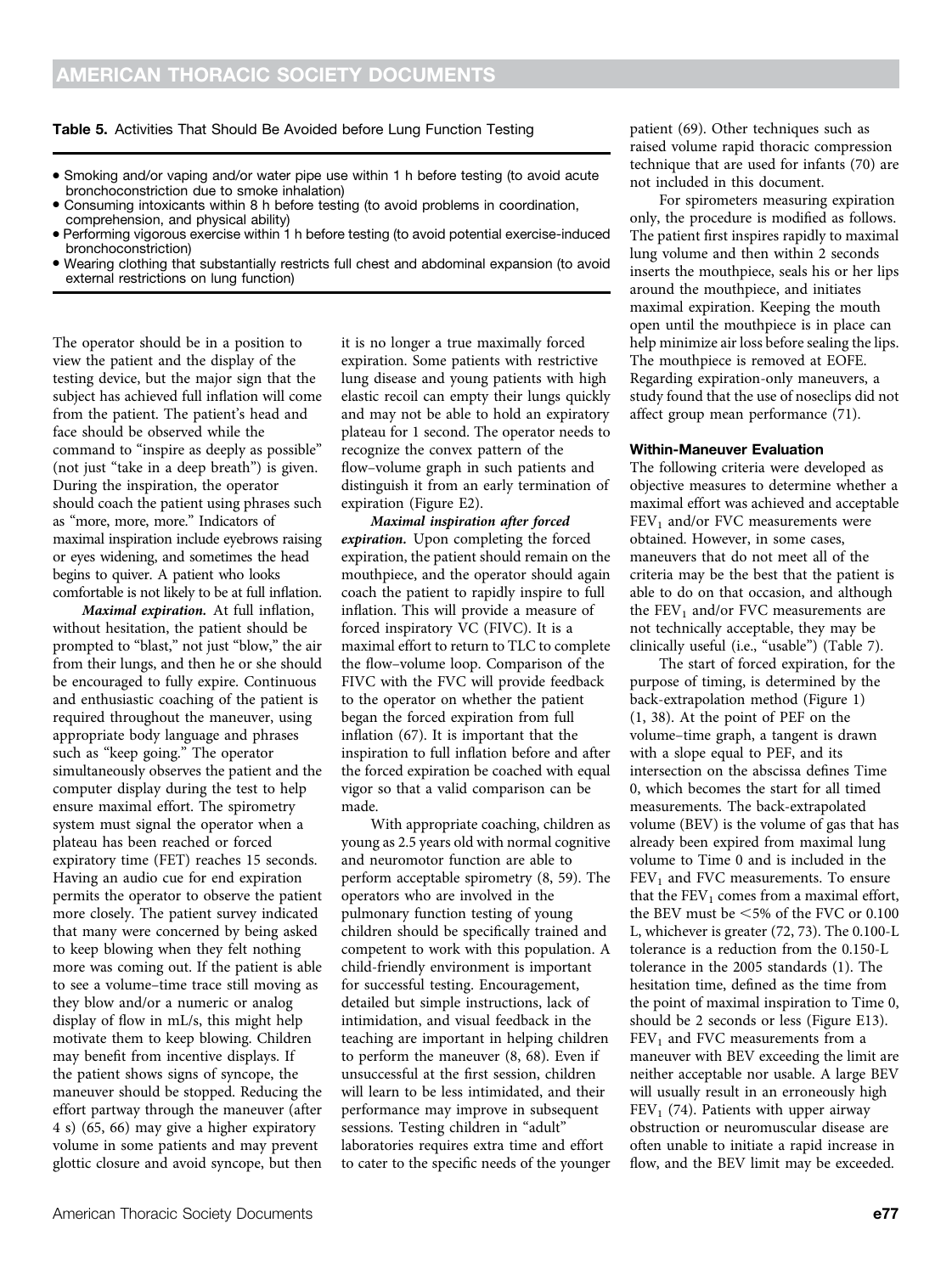#### Table 6. Procedures for FVC Maneuvers

Wash hands\* (or use an approved hand sanitizer)

#### Prepare the patient

Dispense hand sanitizer for the patient Confirm patient identification, age, birth sex, ethnicity, etc. Measure weight and height without shoes Ask about activities listed in Table 5, medication use, and any relative contraindications flagged on the requisition; note respiratory symptoms

#### Instruct and demonstrate the test

Position of the mouthpiece and noseclip Correct posture with head slightly elevated Inspire rapidly until completely full Expire with maximal effort until completely empty Inspire with maximal effort until completely full Confirm that patient understands the instructions and is willing to comply

#### Perform maneuver

Have patient assume the correct posture Attach noseclip, place mouthpiece in mouth, and close lips around the mouthpiece Breathe normally Inspire completely and rapidly with a pause of  $\leq 2$  s at TLC Expire with maximal effort until no more air can be expelled while maintaining an upright posture Inspire with maximal effort until completely full Repeat instructions as necessary, coaching vigorously Repeat for a minimum of three maneuvers, usually no more than eight for adults Check  $FEV<sub>1</sub>$  and FVC repeatability and perform more maneuvers as necessary Perform maneuver (expiration-only devices)

Have patient assume the correct posture Attach noseclip Inspire completely and rapidly with a pause of  $\leq 2$  s at TLC Place mouthpiece in mouth and close lips around the mouthpiece Expire with maximal effort until no more air can be expelled while maintaining an upright posture

Repeat instructions as necessary, coaching vigorously Repeat for a minimum of three maneuvers, usually no more than eight for adults

Check  $FEV<sub>1</sub>$  and FVC repeatability and perform more maneuvers as necessary

\*Additional steps may be required by local infection control policies. Using disposable gloves does not eliminate the need for hand washing or sanitizing, but if gloves are used, a new pair is required for each patient.

The operator must have the ability to override the BEV acceptability designation for such patients.

The volume–time graph must include 1 second before the start of forced expiration (Time 0) or begin before the point of maximum inspiration, whichever occurs first. The system should display the BEV value. Inspection of the flow–volume graph may be added as a measure of the satisfactory start of a test. PEF should be achieved with a sharp rise and occur close to Time 0 as measured by the rise time from 10% to 90% of peak flow (75), which should be  $\leq 150$  ms but may be greater than this in a maneuver in a patient with upper airway obstruction.

End of forced expiration. Previous standards used the term "end of test" and the abbreviation "EOT" to denote end of forced expiration (EOFE). These standards stress the importance of a maximal inspiration after the forced expiration. As such, the end of forced expiration is not the end of the maneuver, and hence the term EOFE is used.

Recognizing a satisfactory EOFE is important to ensure that a true FVC has been achieved. Achieving one of the following three recommended indicators of EOFE is required (Figure 2):

1. There is less than a 0.025-L change in volume for at least 1 second (a "plateau"). This is the most reliable indicator of complete expiration. The system must provide both an indicator on the real-time display and an audio alert—a single beep—when this criterion has been reached. Note that a closure of the glottis may prematurely terminate a maneuver, hence rendering it unacceptable for FVC, even when the apparent duration of expiration is much longer.

OR 2. The patient has achieved an FET of 15 seconds. The system must provide both an indicator on the real-time display and an audio alert—a double beep—when this criterion has been reached. For patients with airway obstruction or older patients, longer FETs are frequently achieved; however,  $FETs \geq 15$  seconds will rarely change clinical decisions (1, 4). The 1994 ATS spirometry standards used "forced exhalation is of reasonable duration" as an indicator of EOFE and suggested that 12–15 seconds was sufficient (4). A study of adults (mean age, 67 yr) found that more than 95% of obstructed patients had an FET of <15 seconds and that .95% of normal subjects had an FET of  $\leq$ 11 seconds (76). Multiple prolonged expirations are seldom justified and may cause light-headedness, syncope, undue fatigue, and unnecessary discomfort.

OR

3. The patient cannot expire long enough to achieve a plateau (e.g., children with high elastic recoil or patients with restrictive lung disease). In this case, the measure of whether EOFE has been reached is for the patient to repeatedly achieve the same FVC. For withinmaneuver acceptability, the FVC must be greater than, or within the repeatability tolerance (see below) of, the largest FVC observed before this maneuver in the current testing set. If the first maneuver of either the prebronchodilator testing set or the post-bronchodilator testing set does not have a plateau and FET  $<$ 15 seconds, it provisionally meets this EOFE criterion for acceptability, subject to comparison with the FVC from subsequent maneuvers. It becomes acceptable if it is within the repeatability tolerance of, or is greater than, a subsequent FVC. Hence, for the prebronchodilator and postbronchodilator testing sets analyzed separately, all FVC values from maneuvers without a plateau and  $FET < 15$  seconds that are within the repeatability tolerance of the maximum FVC in that set are judged to have met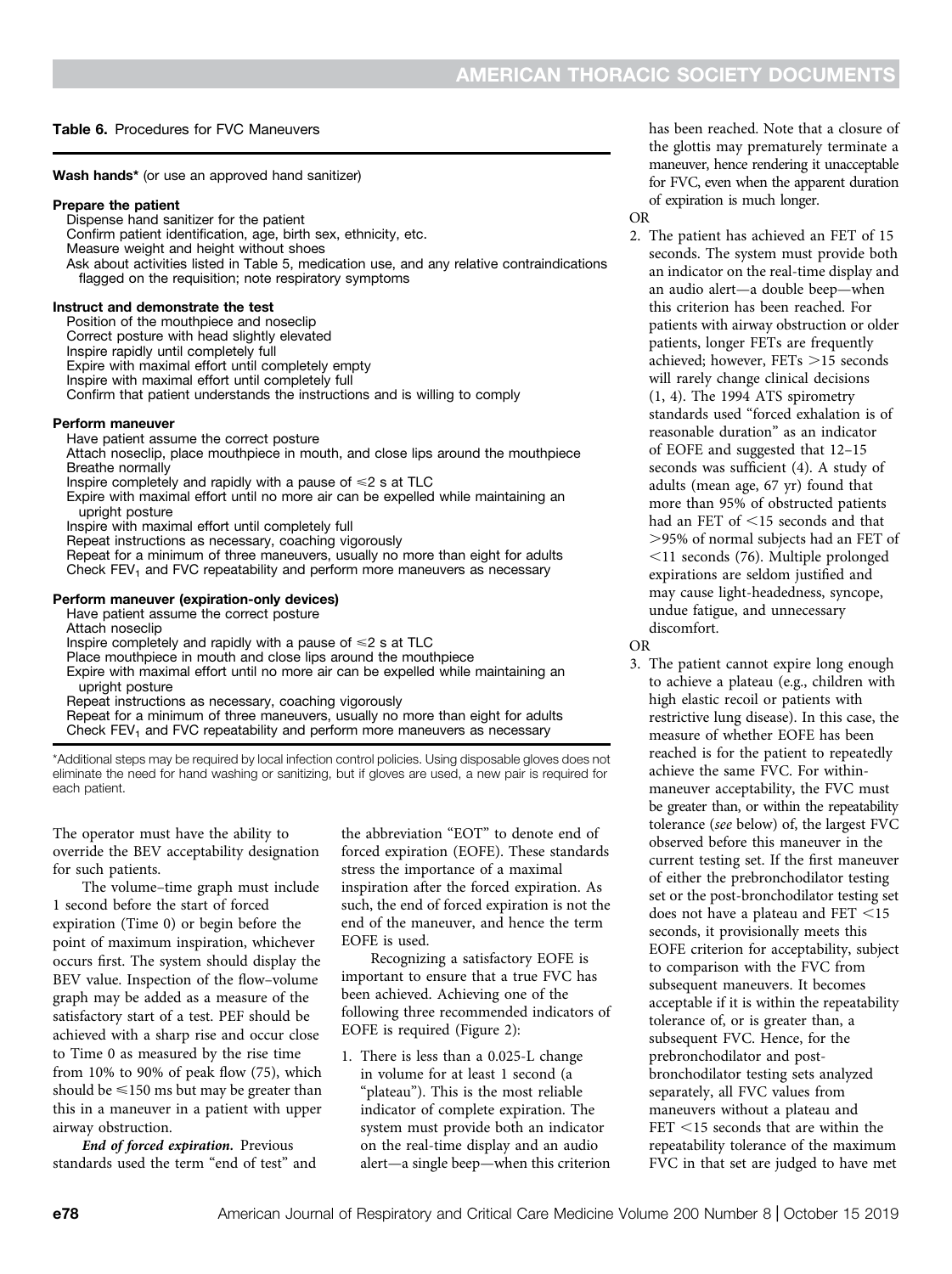#### Table 7. Summary of Acceptability, Usability, and Repeatability Criteria for FEV<sub>1</sub> and FVC

|                                                                                                                                                                                                                                                                                                                                                                                                                                                                                                                                                  | <b>Required for Acceptability</b>      |                                       | <b>Required for Usability</b>        |                                     |
|--------------------------------------------------------------------------------------------------------------------------------------------------------------------------------------------------------------------------------------------------------------------------------------------------------------------------------------------------------------------------------------------------------------------------------------------------------------------------------------------------------------------------------------------------|----------------------------------------|---------------------------------------|--------------------------------------|-------------------------------------|
| <b>Acceptability and Usability Criterion</b>                                                                                                                                                                                                                                                                                                                                                                                                                                                                                                     | FEV <sub>1</sub>                       | <b>FVC</b>                            | FEV <sub>1</sub>                     | <b>FVC</b>                          |
| Must have BEV $\leq 5\%$ of FVC or 0.100 L, whichever is greater<br>Must have no evidence of a faulty zero-flow setting<br>Must have no cough in the first second of expiration*<br>Must have no glottic closure in the first second of expiration*<br>Must have no glottic closure after 1 s of expiration<br>Must achieve one of these three EOFE indicators:<br>1. Expiratory plateau ( $\leq 0.025$ L in the last 1 s of expiration)<br>2. Expiratory time $\geq 15$ s<br>3. FVC is within the repeatability tolerance of or is greater than | Yes<br>Yes<br>Yes<br>Yes<br>No.<br>No. | Yes<br>Yes<br>No<br>Yes<br>Yes<br>Yes | Yes<br>Yes<br>Yes<br>Yes<br>No<br>No | Yes<br>Yes<br>No<br>Yes<br>No<br>No |
| the largest prior observed FVC <sup>T</sup><br>Must have no evidence of obstructed mouthpiece or spirometer<br>Must have no evidence of a leak<br>If the maximal inspiration after EOFE is greater than FVC, then<br>FIVC – FVC must be $\leq 0.100$ L or 5% of FVC, whichever is                                                                                                                                                                                                                                                                | Yes<br>Yes<br>Yes                      | Yes<br>Yes<br>Yes                     | No<br>No<br>No                       | No<br>No<br>No                      |

greater‡

**Repeatability criteria** (applied to acceptable FVC and  $FEV<sub>1</sub>$  values)

Age >6 yr: The difference between the two largest FVC values must be  $\leq 0.150$  L, and the difference between the two largest FEV<sub>1</sub> values must be  $\leq 0.150$  L

Age <6 yr: The difference between the two largest FVC values must be <0.100 L or 10% of the highest value, whichever is greater, and the difference between the two largest FEV<sub>1</sub> values must be  $\leq 0.100$  L or 10% of the highest value, whichever is greater

Definition of abbreviations: BEV = back-extrapolated volume; EOFE = end of forced expiration; FEV<sub>0.75</sub> = forced expiratory volume in the first 0.75 seconds; FIVC = forced inspiratory VC.

The grading system (Table 10) will inform the interpreter if values are reported from usable maneuvers not meeting all acceptability criteria. \*For children aged 6 years or younger, must have at least 0.75 seconds of expiration without glottic closure or cough for acceptable or usable measurement of  $FEV<sub>0.75</sub>$ .

<sup>†</sup>Occurs when the patient cannot expire long enough to achieve a plateau (e.g., children with high elastic recoil or patients with restrictive lung disease) or when the patient inspires or comes off the mouthpiece before a plateau. For within-maneuver acceptability, the FVC must be greater than or within the repeatability tolerance of the largest FVC observed before this maneuver within the current prebronchodilator or the current post-bronchodilator testing set. ‡ Although the performance of a maximal forced inspiration is strongly recommended, its absence does not preclude a maneuver from being judged acceptable, unless extrathoracic obstruction is specifically being investigated.

the EOFE acceptability criterion. Although patients should be strongly encouraged to achieve their maximal effort, the operator should be alert to any indication that the patient is experiencing discomfort and should terminate the maneuver if a patient is significantly uncomfortable or is approaching syncope.

Maneuvers that do not meet any of the EOFE acceptability criteria will not provide acceptable FVC measures. However, an acceptable  $FEV<sub>1</sub>$  measurement may be obtained from a maneuver with early termination after 1 second. For children aged 6 years or younger, an acceptable  $FEV<sub>0.75</sub>$  (the forced expiratory volume in the first 0.75 s) may be obtained from a maneuver with early termination after 0.75 seconds.

Note that there is no requirement for a minimum FET. Studies have shown that patients with airflow obstruction and elderly patients may have difficulty meeting the

2005 ATS/ERS requirement of achieving a plateau (77–79), and the criterion results in the exclusion of too many patients while having minimal impact on predicted values (80). A large occupational health study in an older population (mean age, 63 yr) found that 53% of spirometry maneuvers failed to reach a plateau despite encouragement by trained operators and long FETs (72). However, in another study, 90% of patients with severe lung function impairment were able to meet the criteria (81). Other large adult population studies found that more than 95% of subjects who expired for longer than 6 seconds achieved a plateau (82, 83). A large clinical trial using well-trained, supervised operators found that 94% of patients with COPD were able to meet the 1994 ATS spirometry standards plateau criteria (4, 84).

The 2005 ATS/ERS requirement of a minimum FET (1) resulted in some valid maneuvers being classified as inadequate (77, 78, 85). In a study of 1,631 healthy children aged 10–18 years, only 18% met

the 2005 minimum FET in maneuvers that were visually judged to be acceptable (73). However, because the requirement for a minimum FET has been eliminated, increased vigilance by the operator and the interpreter is required in the assessment of whether expiration was complete or there was early termination.

If the volume of the maximal inspiration (i.e., FIVC) after EOFE is greater than FVC, then the patient did not start the maneuver from TLC.  $FEV<sub>1</sub>$  and FVC measurements from a maneuver with  $FIVC - FVC > 0.100$  L or 5% of FVC, whichever is greater, are not acceptable.

A cough during the first second of the maneuver can affect the measured  $FEV<sub>1</sub>$ value, and the  $FEV<sub>1</sub>$  from such a maneuver is neither acceptable nor usable. However, the FVC may be acceptable.

Glottic closure or early termination, such as inspiration or coming off the mouthpiece, renders FVC unacceptable and, if it occurs in the first 1 second, renders  $FEV<sub>1</sub>$  unacceptable and unusable. A similar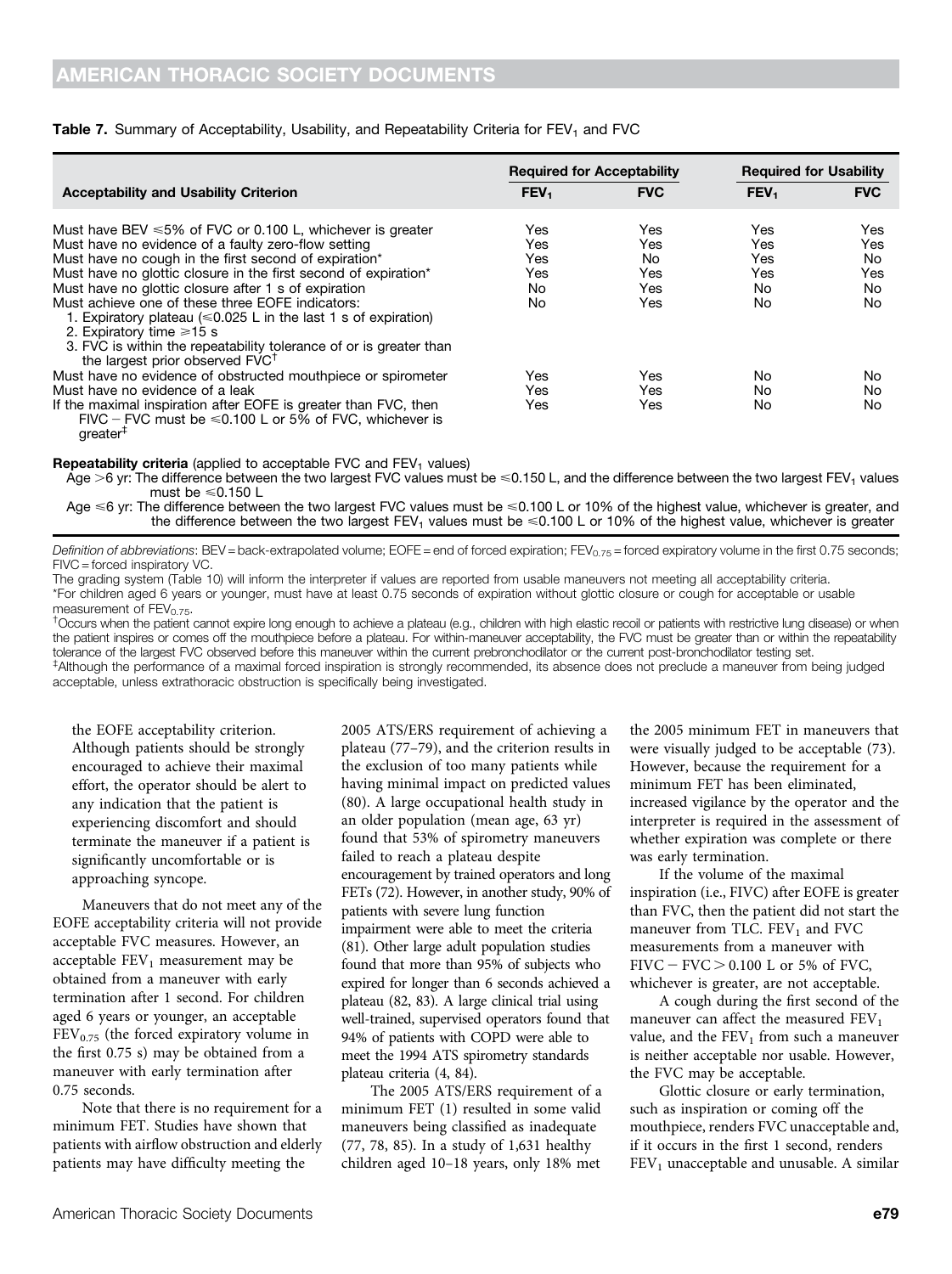

Figure 1. Back-extrapolated volume (BEV). Time 0 is found by drawing a line with a slope equal to peak flow through the point of peak flow (red line) on the volume–time curve and setting Time 0 to the point where this line intersects the time axis. The BEV is equal to the volume of gas exhaled before Time 0 (inset), which, in these two examples from the same patient, is 0.136 L for the left panel (acceptable) and 0.248 L for the right panel (unacceptable). For this patient, the BEV limit is 5%  $FVC = 0.225 L$ 

termination in the first 0.75 seconds renders  $FEV_{0.75}$  unacceptable and unusable.

There must be no leak at the mouth (4). Patients with difficulty making a seal around the mouthpiece may require a flange-type mouthpiece or assistance from the operator to guarantee an adequate seal.

Obstruction of the mouthpiece (e.g., by the tongue being placed in front of the mouthpiece, by teeth in front of the mouthpiece, or by distortion from biting) may affect the performance of either the device or the patient. Errors also occur because of obstruction of a handheld spirometer by improper hand placement.

Maneuvers conducted with an erroneous zero-flow level will either underor overestimate  $FEV<sub>1</sub>$  and FVC. Figure E13 shows the effects of a faulty zero-flow set procedure that renders both  $FEV<sub>1</sub>$  and  $FVC$ neither acceptable nor usable.

Operator feedback. The spirometry system software must provide explicit feedback to the operator indicating  $FEV<sub>1</sub>$ and FVC acceptability at the completion of each maneuver. Sample warning messages and suggested corrections are provided in Section E8. The operator must have the ability to override the acceptability designation, because the operator may note



Figure 2. Flowchart outlining the end of forced expiration (EOFE) acceptability criteria for FVC. \*If there are no prior observed FVC values in the current pre- or post-bronchodilator testing set, then the

a leak, a cough, inadequate inspiration or expiration, or a faulty zero-flow level that was not detected by the software.

Records of all maneuvers with  $FEV<sub>1</sub>$ and/or FVC that are acceptable or usable must be retained because, for some patients, their best performance may yield only usable data that does not meet acceptability criteria. Examples of acceptable and unacceptable volume–time curves and corresponding flow–volume curves are provided in Figures E1–E12.

#### Between-Maneuver Evaluation

The goal of each prebronchodilator testing set and post-bronchodilator testing set is to achieve a minimum of three acceptable  $FEV<sub>1</sub>$  and three acceptable FVC measurements. Note that acceptable  $FEV<sub>1</sub>$ and acceptable FVC measurements are not necessarily from the same maneuver. The operator must ensure that sufficient time is allowed between maneuvers for the patient to sufficiently recover and agree to perform another maximal maneuver. FVC repeatability is achieved when the difference between the largest and the next largest FVC is  $\leq 0.150$  L for patients older than 6 years of age (86) and  $\leq 0.100$  L or 10% of largest FVC, whichever is greater, for those aged 6 years or younger (8, 87). For  $FEV<sub>1</sub>$  repeatability, the difference between the largest and the next largest FEV<sub>1</sub> is  $\leq 0.150$  L for those older than 6 years of age and  $\leq 0.100$  L or 10% of the largest  $FEV<sub>1</sub>$ , whichever is greater, for those aged 6 years or younger. If these criteria are not met in three maneuvers, additional trials must be attempted, up to eight maneuvers in adults, although more may be done in children (Figure 3).

Achieving repeatable results is the best indicator that the patient performed the maximal  $FEV<sub>1</sub>$  and FVC that she or he was capable of doing. The degree of repeatability, which is quantified in the grading system (see GRADING THE QUALITY OF THE TEST SESSION), guides the confidence level in the interpretation of the results. The repeatability criteria are used to determine when more maneuvers are needed. In many cases, patients can and will achieve closer repeatability than these criteria. Studies have found that most adults are able to achieve FVC and  $FEV_1$  repeatability to within 0.150 L (82, 88) and that children are able to achieve repeatability within 0.150 or 0.100 L (89).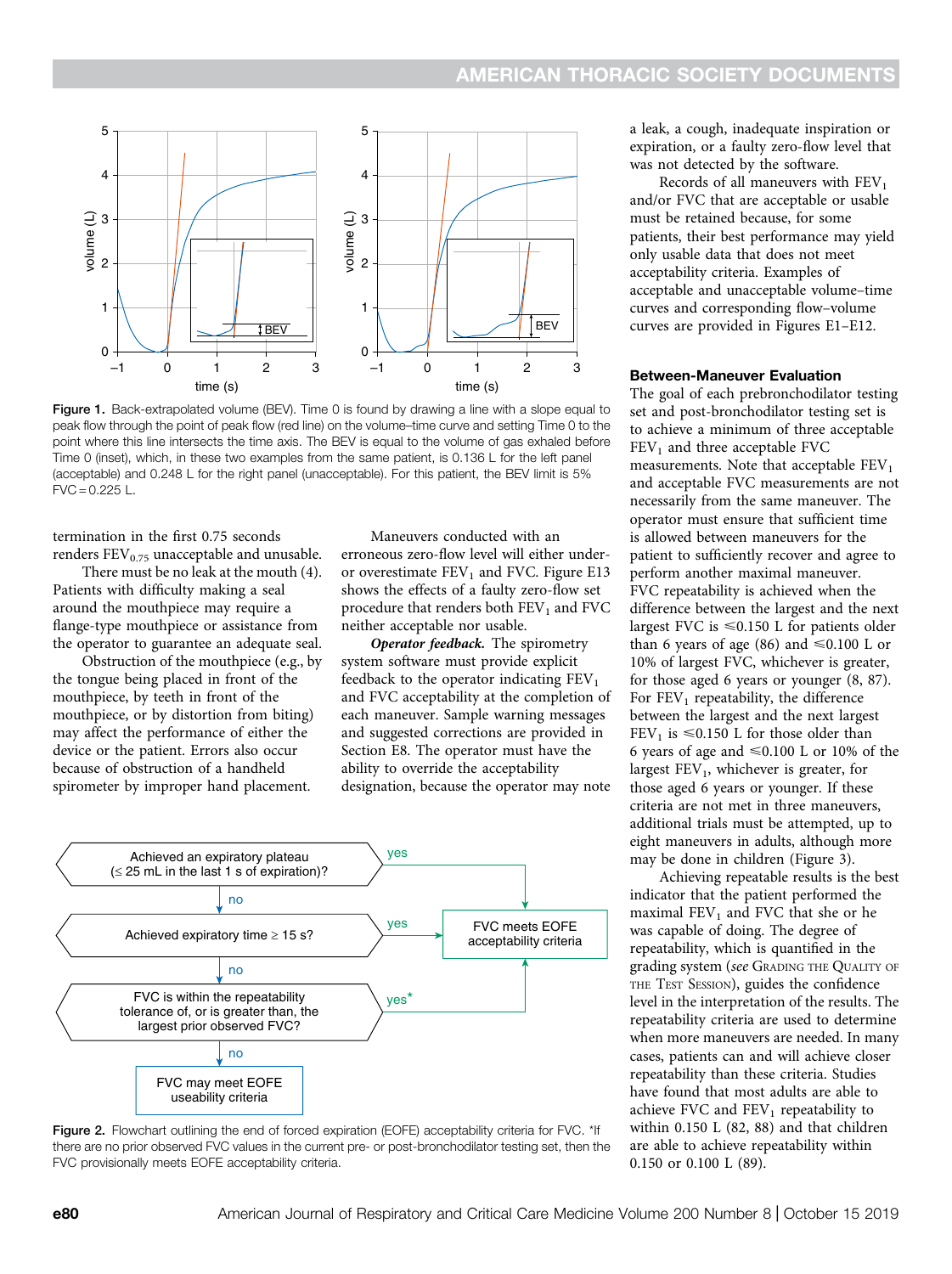

Figure 3. Flowchart outlining application of acceptability and repeatability criteria.

#### Maximum Number of Maneuvers

Although there may be some circumstances in which more than eight consecutive FVC maneuvers may be needed, eight is generally a practical upper limit for most adults (90, 91). After several forced expiratory maneuvers, fatigue can begin to take its toll on patients, and additional maneuvers would be of little added value. In rare circumstances, patients may show a progressive reduction in  $FEV<sub>1</sub>$  or FVC with each subsequent maneuver. If the  $FEV<sub>1</sub>$ from an acceptable test drops below 80% of the start value, the test procedure should be terminated in the interest of patient safety. When testing children, more than eight attempts may be required because each attempt may not be a full maneuver. Children may benefit from practicing the different phases of the maneuver before attempting a full maneuver. Operators should be aware of the child's enthusiasm and effort to avoid exhausting or discouraging the child from future testing.

### Bronchodilator Responsiveness Testing

Previously, the term "reversibility testing" has been used, but the term "bronchodilator responsiveness testing" is used in these standards to avoid the unwarranted inference that "reversibility"

implies the complete elimination of airway obstruction (92). Bronchodilator responsiveness testing is a determination of the degree of improvement of airflow in response to bronchodilator administration as measured by changes in  $FEV<sub>1</sub>$  and FVC. It is commonly undertaken as part of spirometry testing. The choice of bronchodilator, dose, and mode of delivery is a clinical decision depending on what the referring clinician wishes to learn from the test.

If the aim of the test is to determine whether the patient's spirometric lung function can be improved with therapy in addition to their regular treatment, then the patient may continue with his or her regular medication before the test. If the test is used for diagnosis or to determine whether there is any change in spirometric lung function in response to bronchodilators, then the clinician ordering spirometry will instruct the patient to withhold bronchodilators before baseline testing. Table 8 lists suggested withholding times for various bronchodilators. The withholding times are based on studies of the lasting bronchodilator effects of the various agents (93, 94). Inhaled corticosteroids and leukotriene modifiers need not be withheld. It is important to notify and remind the patient about withholding medications before the test and confirm withholding at the time of the test (95).

Because normal baseline spirometry does not rule out a bronchodilator response, all initial spirometry done for diagnostic reasons should be performed before and after bronchodilator administration. Thereafter the clinician may choose to perform spirometry without bronchodilator responsiveness testing, but it is important to consider baseline variability in lung function when making this decision. Monitoring lung function by serial spirometry, especially in patients with obstructive lung disease, may be more useful by following postbronchodilator values (96).

#### Test Procedure

The patient first performs prebronchodilator spirometry to achieve three acceptable  $FEV<sub>1</sub>$  and FVC measurements as described previously. Next, the bronchodilator is administered in the dose and by the method specified in the protocol for the spirometry facility (Section E9). Three or more additional post-bronchodilator acceptable  $FEV<sub>1</sub>$ 

and FVC measurements are then obtained after the wait time specified in the facility protocol. Every facility conducting bronchodilator responsiveness testing must have a written protocol for the test.

It is not uncommon for a postbronchodilator maneuver to be erroneously coded as prebronchodilator, or the converse. The spirometry system must permit the operator to change the designation of the maneuver from pre- to post-bronchodilator, and vice versa, so that a good maneuver is not lost and the patient is not required to perform an additional unwarranted maneuver. When the first post-bronchodilator maneuver is initiated by the operator, the system must display the time elapsed since the last prebronchodilator maneuver. If the elapsed time is less than the wait time for the bronchodilator effect, then the system must provide a warning message to the operator.

### Reported Values

The following measurements are reported separately for the sets of prebronchodilator and post-bronchodilator maneuvers (Table 9). The largest FVC and the largest  $FEV<sub>1</sub>$  observed from all of the acceptable values are reported (or largest usable values if none are acceptable). Their ratio is used for  $FEV<sub>1</sub>/FVC$ , even though the largest FVC and the largest  $\rm FEV_1$  may not necessarily come from the same maneuver. If a bronchodilator is administered, both the percentage change and the absolute change in  $FEV<sub>1</sub>$  and  $FVC$  compared with prebronchodilator values are reported. Recent studies showed that reporting the change in  $FEV<sub>1</sub>$  as a percentage of the predicted  $FEV_1$  or as z-scores avoids sex and height bias in assessing bronchodilator responsiveness (97, 98).

FIVC is the largest inspiratory volume immediately after forced expiration from all of the maneuvers. PEF is the highest flow achieved from a maximum forced expiratory maneuver started without hesitation from a position of maximal lung inflation. The largest value from maneuvers meeting the acceptability criteria for  $FEV<sub>1</sub>$ in Table 7 is reported.

FET is the time in seconds measured from Time 0 to the end of the expiratory plateau or the beginning of inspiration after maximal forced expiration, or the time that the patient comes off the mouthpiece,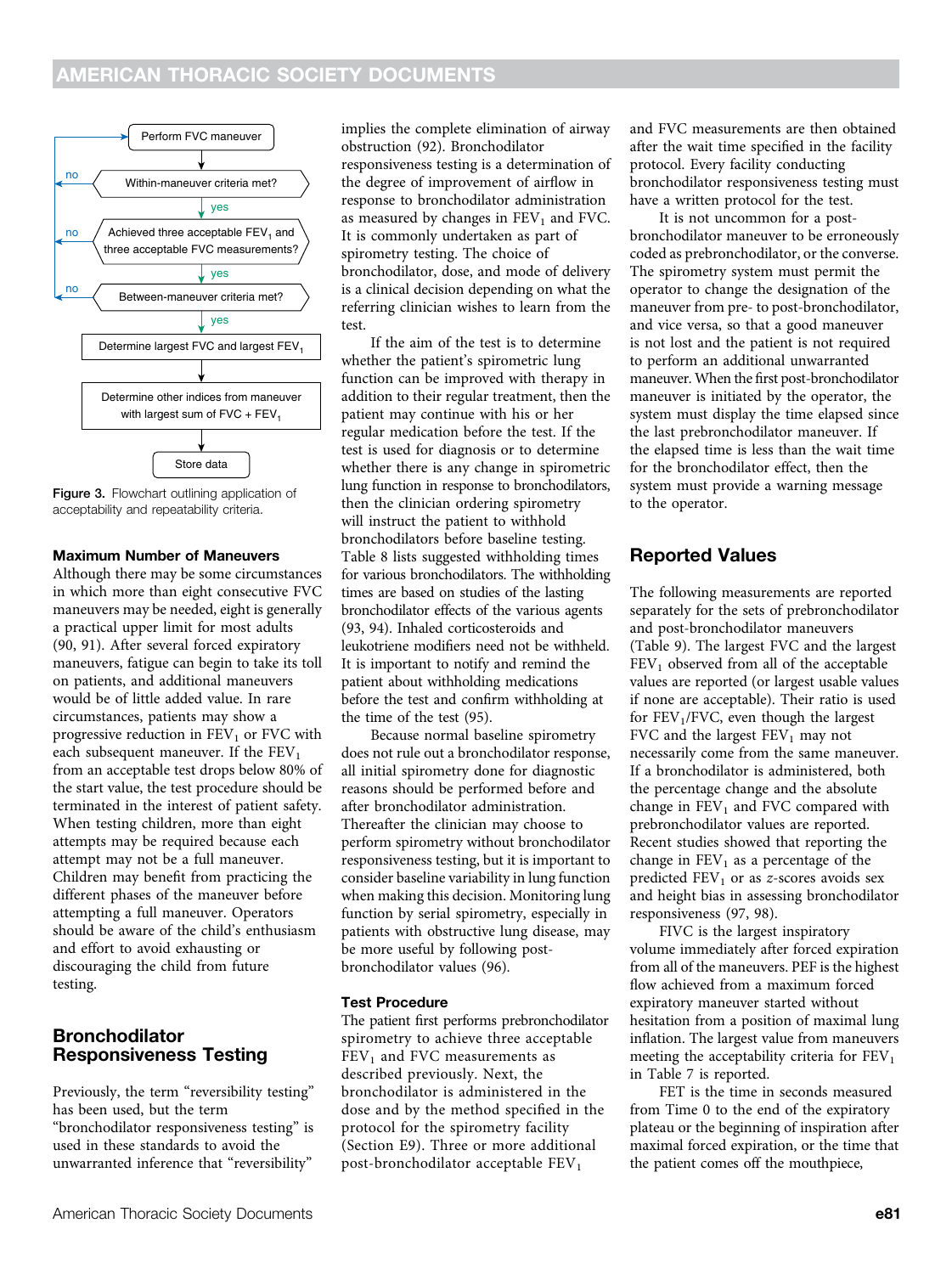#### Table 8. Bronchodilator Withholding Times

| <b>Bronchodilator Medication</b>                                                                                                                                                  | <b>Withholding Time</b>                  |
|-----------------------------------------------------------------------------------------------------------------------------------------------------------------------------------|------------------------------------------|
| SABA (e.g., albuterol or salbutamol)<br>SAMA (e.g., ipratropium bromide)<br>LABA (e.g., formoterol or salmeterol)<br>Ultra-LABA (e.g., indacaterol, vilanterol, or<br>olodaterol) | 4–6 h<br>12 <sub>h</sub><br>24 h<br>36 h |
| LAMA (e.g., tiotropium, umeclidinium, aclidinium, or<br>glycopyrronium)                                                                                                           | $36 - 48 h$                              |

Definition of abbreviations: LABA = long-acting  $\beta_2$ -agonist; LAMA = long-acting muscarinic antagonist; SABA = short-acting  $\beta_2$ -agonist; SAMA = short-acting muscarinic antagonist. Note: Withholding times for post-bronchodilator testing are shorter than those for methacholine challenge testing (147) because the bronchoprotection provided by these agents lasts longer than their bronchodilation effects. In the case of dual bronchodilators, the withholding time for the longer-acting bronchodilator is used.

whichever is shortest. The FET does not include any period of zero flow at the end of expiration. The FET from the maneuver with the largest FVC is reported. For patients with airflow obstruction, the FVC may depend on FET. The interpreter must be aware that an apparent change in FVC after bronchodilator administration may be due to a change in FET.

 $FEV<sub>t</sub>$  is the maximal volume expired by Time t seconds from Time 0 of a forced expiratory maneuver. Children aged 6 years or younger have relatively large airways compared with their lung volume and may complete expiration in  $\leq$ 1 second. Therefore,  $FEV_{0.75}$  and  $FEV_{0.5}$  have been used. In children aged 6 years or younger,  $FEV<sub>0.75</sub>$  was found to provide information similar to that of  $FEV<sub>1</sub>$  (99, 100). The

ATS/ERS statement on pulmonary function testing in preschool children states that  $FEV<sub>0.75</sub>$  and  $FEV<sub>0.5</sub>$  should be reported (8). However, because GLI reference values for  $FEV_{0.75}$  (but not for  $FEV_{0.5}$ ) are available for ages  $3-7$  years (59),  $FEV_{0.75}$ should be reported for children aged 6 years or younger, and if FET is  $>1$  second, then  $FEV<sub>1</sub>$  should also be reported.

The mean forced expiratory flow, midexpiratory phase (FEF<sub>25-75</sub>), may be reported from the maneuver with the largest sum of  $FEV<sub>1</sub>$  and FVC. It should be noted that FEF25-75 is highly dependent on the validity of the FVC measurement and the degree of expiratory effort. A volume adjustment may be required when comparing pre- and post-bronchodilator  $FEF_{25-75}$  values (101).

Table 9. Measured Variables (Reported Separately for Pre- and Post-bronchodilator Tests)

| <b>Variable</b>                                                                                                                | Units                                                                                                |
|--------------------------------------------------------------------------------------------------------------------------------|------------------------------------------------------------------------------------------------------|
| <b>FVC</b><br>FEV <sub>1</sub><br>FEV <sub>1</sub> /FVC<br><b>PEF</b><br><b>FET</b><br><b>FIVC</b><br>For children $\leq 6$ yr | Liters<br>Liters<br>Decimal fraction to two decimal places<br>Liters per second<br>Seconds<br>Liters |
| FEV <sub>0.75</sub><br>FEV <sub>0.75</sub> /FVC                                                                                | Liters<br>Decimal fraction to two decimal places                                                     |

Definition of abbreviations: FET = forced expiratory time; FEV<sub>0.75</sub> = forced expiratory volume in the first 0.75 seconds; FIVC = forced inspiratory VC; PEF = peak expiratory flow.

Volumes in liters and PEF in L/s are reported to two decimal places at BTPS (body temperature, ambient barometric pressure, and saturated with water vapor). Spirometry systems must be capable of measuring these variables and reporting them as recommended in the American Thoracic Society standardized format (114). Although FEV<sub>1</sub>, FVC, and FEV<sub>1</sub>/FVC are obligatory, the facility manager must have the ability to configure the report to include the other optional variables, such as  $FEV_{6}$ ,  $FEV<sub>1</sub>/FEV<sub>6</sub>, FEV<sub>0.5</sub>, and mean forced expiratory flow, midexpiratory phase (forced expiratory flow$ between 25% and 75% of the FVC).

#### Other Derived Indices

 $FEV<sub>1</sub>/FEV<sub>6</sub>$  has been shown to be useful in the diagnosis of airflow obstruction in adults (102, 103). Recording  $FEV_6$  has the advantages of being more reproducible than FVC, being less physically demanding for patients, reducing the risk of syncope, and providing a more explicit EOFE (104–107). Appropriate reference values for  $FEV<sub>6</sub>$  must be used (108–111). The ratio of FEF at 50% VC to forced inspiratory flow at 50% VC ( $\text{FEF}_{50}/\text{FIF}_{50}$ ) is sometimes used as an indicator of upper airway obstruction (112, 113). A table of all of the measurements required to be available and stored is provided in the online supplement (Section E10).

The ATS standardized report form (114) should be the default report form for spirometry systems. The default set of reference values for all ages should be the GLI reference equations (59), although other options may be provided. In addition to summary reports, the interpreter should have access to a report of all maneuvers within a testing session. The flow and/or volume data from each test session must be available for export with adequate information for the facility manager to extract results and plot volume–time and flow–volume graphs of each maneuver (Section E10). The system should also have the capability to export data to electronic medical records, both as .pdf file copies of the printed report and as discrete data, using the Clinical Document Architecture Release 2 standard of HL7 International (115) or Fast Healthcare Interoperability Resources. Logical Observation Identifiers Names and Codes should be used to identify test data so that data captured in the electronic health record can be accessed and understood universally. A workshop at the ATS 2019 International Conference began the process of developing an interoperability roadmap to integrate pulmonary function data in electronic health records.

The date and time for each maneuver must be recorded. Diurnal variations of 3% in  $FEV<sub>1</sub>$  and 6% in PEF have been reported (116), with lower values noted in patients with COPD in the afternoon compared with the morning (117). In addition, the time data are useful for verifying pre- and post-bronchodilator maneuvers.

Operator comments are a key part of the report. The system must permit the operator to enter comments from a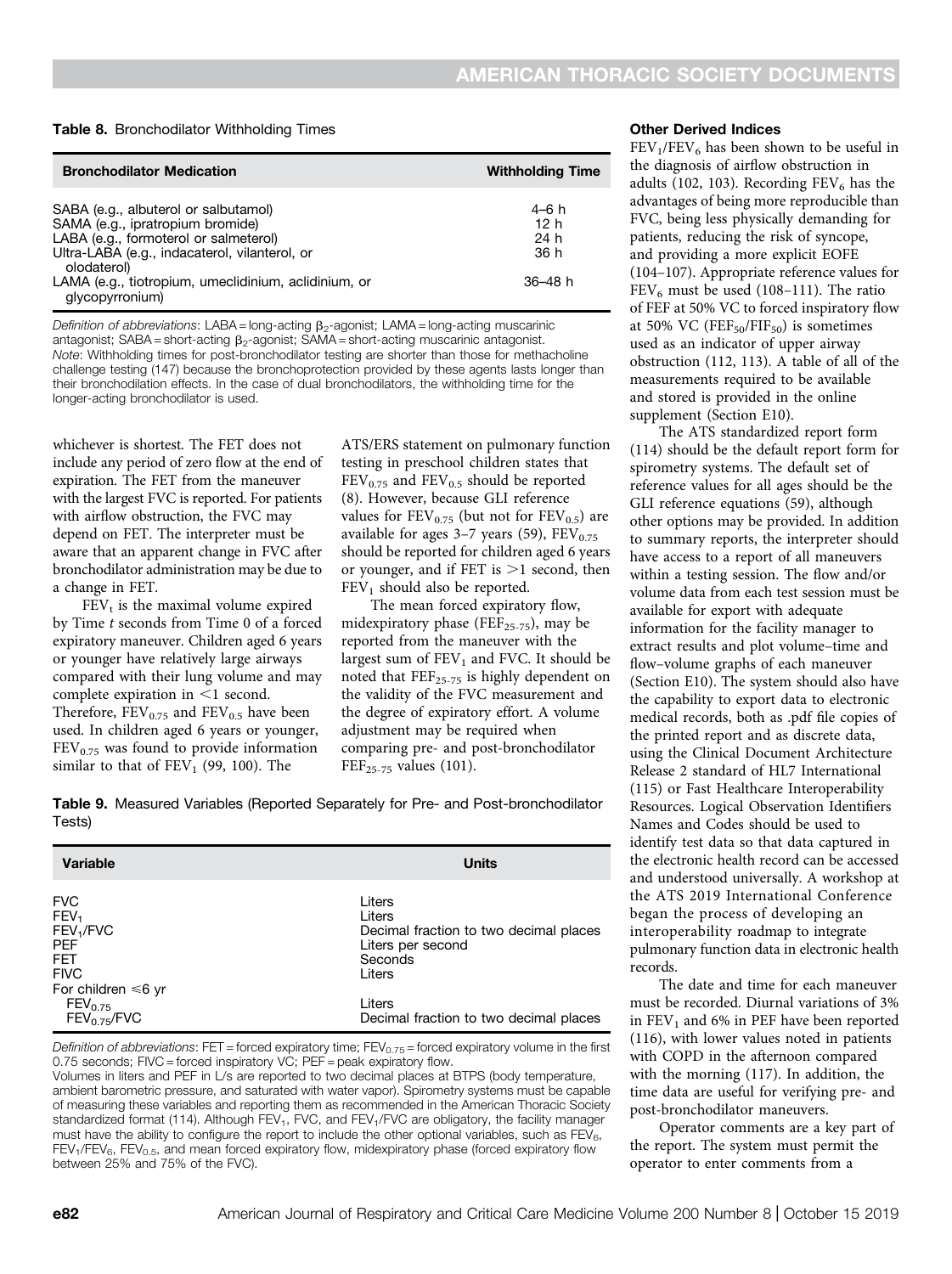| Grade | <b>Number of Measurements</b>   | Repeatability: Age >6 yr | Repeatability: Age $\leq 6$ yr <sup>*</sup> |
|-------|---------------------------------|--------------------------|---------------------------------------------|
| Α     | $\geq 3$ acceptable             | Within 0.150 L           | Within 0.100 L*                             |
| В     | 2 acceptable                    | Within 0.150 L           | Within 0.100 L*                             |
| C     | $\geq$ 2 acceptable             | Within 0.200 L           | Within 0.150 L*                             |
| D     | $\geq$ acceptable               | Within 0.250 L           | Within 0.200 L*                             |
| E     | $\geq$ 2 acceptable             | $>0.250$ L               | $>0.200$ L <sup>*</sup>                     |
|       | OR 1 acceptable                 | N/A                      | N/A                                         |
| U     | 0 acceptable $AND \ge 1$ usable | N/A                      | N/A                                         |
| F.    | 0 acceptable and 0 usable       | N/A                      | N/A                                         |

#### Table 10. Grading System for  $FEV<sub>1</sub>$  and FVC (Graded Separately)

Definition of abbreviation: N/A = not applicable.

The repeatability grade is determined for the set of prebronchodilator maneuvers and the set of post-bronchodilator maneuvers separately. The repeatability criteria are applied to the differences between the two largest FVC values and the two largest FEV<sub>1</sub> values. Grade U indicates that only usable but not acceptable measurements were obtained. Although some maneuvers may be acceptable or usable at grading levels lower than A, the overriding goal of the operator must be to always achieve the best possible testing quality for each patient. Adapted from Reference 114. \*Or 10% of the highest value, whichever is greater; applies for age 6 years or younger only.

dropdown menu as well as free text. The facility manager should have the ability to edit the list of menu options. A list of standard operator comments is given in Section E11.

### Grading the Quality of the Test Session

Technical standards are designed to help attain the best result possible for each patient. Spirometry results are very dependent on patient cooperation. Maneuvers done at maximal lung volume with maximal effort are more repeatable than maneuvers that are done at submaximal lung volumes or with submaximal effort. Although there may be other indicators of submaximal spirometry, in general, the acceptability and repeatability criteria provided in this document are validated and objective (1, 86, 114, 118).

The grading system that is recommended by the ATS for spirometry reporting (114), which is a modified version of the system developed by Hankinson and colleagues (80) and expanded to include young children, should be used (Table 10). Grade "U" was added to denote "usable" values.  $FEV<sub>1</sub>$  and FVC are graded separately. The grading applies to the set of prebronchodilator maneuvers as a whole rather than individual maneuvers and is determined separately for the set of postbronchodilator maneuvers.

This grading system informs the interpreter about the level of confidence that the spirometry results represent the best that the patient was able to do at the time of the

test and the probability that an equivalent value would be achieved if the test were to be repeated. Some patients may not be able to meet the criteria for acceptability and repeatability that are necessary for grade A, but nevertheless, their results may be clinically useful. For example, the spirometry maneuver may trigger the cough reflex, and after the first one or two attempts, the patient may not be able to do another acceptable maneuver. In cases in which grades less than A are the best that can be achieved within the test session, the clinical judgment of the interpreter becomes a more important factor in the interpretation of the results. Although some maneuvers may be acceptable or usable at grade levels lower than A, the overriding goal of the operator must be to always achieve the best possible testing quality for each patient.

Patients who see the grade assigned to their values might erroneously assume that the grade applies to the health of their lungs. The operator should inform the patient that the grade refers to the consistency of their blows.

### VC and Inspiratory Capacity Maneuver

The VC is the volume change between TLC and residual volume (RV). The slow VC can be derived in two ways. The expiratory VC (EVC) is the volume of gas slowly expired from TLC to RV. The inspiratory VC (IVC) is the volume of gas slowly inspired from RV to TLC (Figure 4). These maneuvers are unforced, except at the point of reaching

RV or TLC, respectively, when extra effort is required (119).

Inspiratory capacity (IC) is the volume change recorded at the mouth when taking a slow full inspiration with no hesitation, inspiring from a position of passive endtidal expiration (i.e., FRC) to a position of maximum inspiration (i.e., TLC). IC is an indirect estimate of the degree of lung hyperinflation at rest and is useful to assess changes in FRC with pharmacological interventions and physical exercise (120–123).

#### Equipment

For measurements of VC and IC, the spirometer must comply with the requirements for FVC maneuvers above. VC can be measured using conventional spirometers or equipment used to measure static lung volumes and their subdivisions (124). Both inspiratory and expiratory maneuvers must be included in the display of the VC maneuver. Regardless of whether the inspiratory or expiratory maneuver is used for deriving measurements, a display of the entire recorded VC maneuver must be provided to determine whether the patient obtained a plateau in the expiratory effort.

#### Test Procedure

For a slow VC, a maximum of eight maneuvers is a practical upper limit. It is preferable that VC maneuvers be performed before FVC maneuvers because of the potential for muscular fatigue and volume history effects, whereby, after maximal inspiratory efforts, some patients with severe airway obstruction return to a falsely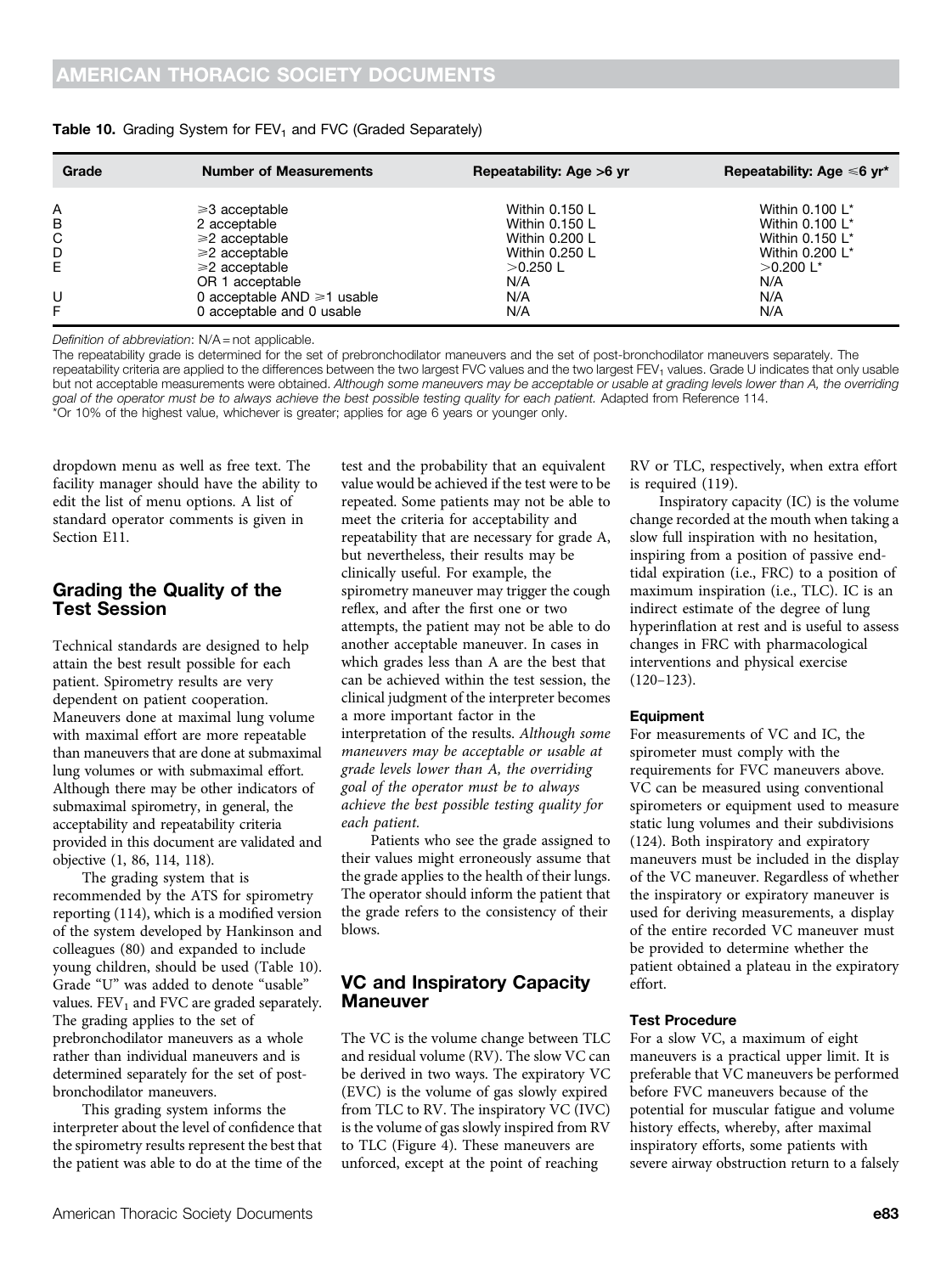

Time (5 s grid lines)

Figure 4. Measurement of VC and IC. VC may be measured either as EVC (left panel) or IVC (right panel). In these examples, divisions on the volume axis are 1 L, and those on the time axis are 5 seconds. ERV = expiratory reserve volume; EVC = expiratory VC; IC = inspiratory capacity; IVC = inspiratory VC; RV = residual volume.

high level of FRC or RV as a result of gas trapping or stress relaxation (4). The VC maneuver may measure either IVC or EVC (Figure 4). Important differences between IVC and EVC maneuvers may be observed in patients with airway obstruction (125–127).

Patients should be relaxed, seated erect with a noseclip in place, and asked to breathe normally until the end-expiratory lung volume is stable. Stability is defined as having at least three tidal breaths with endexpiratory lung volume within 15% of the VT. If this is not achieved within 10 breaths, the VC part of the maneuver may begin, but the IC will not be reliable. The patient is then urged either 1) to take a deep breath to TLC with no hesitation and expire to RV or 2) to breathe all the way out to RV and then take a deep breath in to TLC, and then breathe normally (Figure 4).

The maneuver is not forced but is performed in a relaxed manner, except near end inspiration and end expiration. The operator should encourage the patient to reach maximal inspiratory and expiratory volumes with a relatively constant flow. In healthy patients, adequate maximal inspiratory and expiratory levels are achieved within 5–6 seconds. Patients with airway obstruction will take longer, but expiration should be terminated after 15 seconds. The expiration should not be excessively slow, because this can lead to underestimation of VC. Operators should observe the patient carefully to ensure that his or her lips are sealed around the mouthpiece, nothing obstructs the mouthpiece, the noseclip is in place with no leaks, and TLC and RV are reached. The system must provide both a visual and an audible signal (single beep) when a stable end-expiratory tidal lung volume is detected

or there have been 10 tidal breaths and, for expiration to RV in either IVC or EVC maneuvers, a double beep when a plateau is reached  $(<0.025$  L in the last second) or the expiration time reaches 15 seconds.

For within-maneuver evaluation, there must be no leak at the mouth or nose and no obstruction of the mouthpiece. The IC may be underestimated if the inspiratory maneuver is too slow because of poor effort or hesitation or if there is premature closure of the glottis.

For between-maneuver evaluation, as with forced maneuvers, a minimum of three acceptable VC maneuvers must be obtained. If the difference in VC between the largest and next largest maneuver is  $>0.150$  L or 10% VC, whichever is smaller, for patients older than 6 years of age or  $>0.100$  L or 10% VC, whichever is smaller, for those aged 6 years or younger, then additional trials should be undertaken. Meeting repeatability criteria may require performing up to eight maneuvers, with sufficient rest time between the maneuvers so that the operator and patient agree that the next maneuver may begin. Large variability in this test is often due to incomplete inspiration. For VC, the largest value from at least three acceptable maneuvers should be reported. For maneuvers in which stable end-expiratory tidal lung volume was not attained, IC is not reported. For IC, the average value from the acceptable maneuvers should be reported.

### Further Studies

An analysis of BEV measures from both children and adults is needed to develop evidence-based criteria for acceptable BEV limits. An analysis of FETs in patients with airflow obstruction is needed to determine better criteria for maneuver acceptability and the impact of shorter FETs in these patients on their diagnosis. Research is needed to validate the EOFE plateau criterion ( $\leq 0.025$  L in 1 s), which is based on expert opinion dating back to 1979 (2). Other unknowns include the optimal resting time between maneuvers and the effect of mouthpiece shape (round, oval, and flared). Updated standards are required for unattended home monitoring spirometry (128–130) and peak flow monitoring. A grading system for the slow VC needs to be developed and evaluated. Studies have shown that ongoing supervised training using a telemedicine system is effective and valid for assessing and monitoring the quality of the spirometry tests performed in primary health centers in a public health system (131, 132).

#### Other Potential Analyses

Although  $FEV<sub>1</sub>$  and  $FVC$  are the primary variables measured in spirometry, there is far more information contained in the flow and volume data. Continuing research on innovative analyses that may improve diagnoses or lead to earlier diagnosis in at-risk persons is important, and new methods of measuring volume and flow are strongly encouraged.

Measures of curve shape using flow and volume signal analyses have good agreement with expert impression of expiratory flow–volume curve concavity, which is useful in assessing asthma and cystic fibrosis in children (133). The slope ratio may be useful in mild COPD (134). The calculation of Time 0 may be improved by breakpoint methods using a recursive, segmented linear regression technique (135).

More advanced analyses of the flow and volume data have been proposed to assist in the automation of spirometry quality assessment (136–138) and to automatically detect errors in early termination, cough, extra breaths, and variable flow (139). A system developed using machine learning techniques demonstrated a credible potential to differentiate acceptable maneuvers from ones with poor quality, with performance rates near the level of experts (140).

A study found that an isolated reduction of the  $FEV<sub>3</sub>/FVC$  ratio is an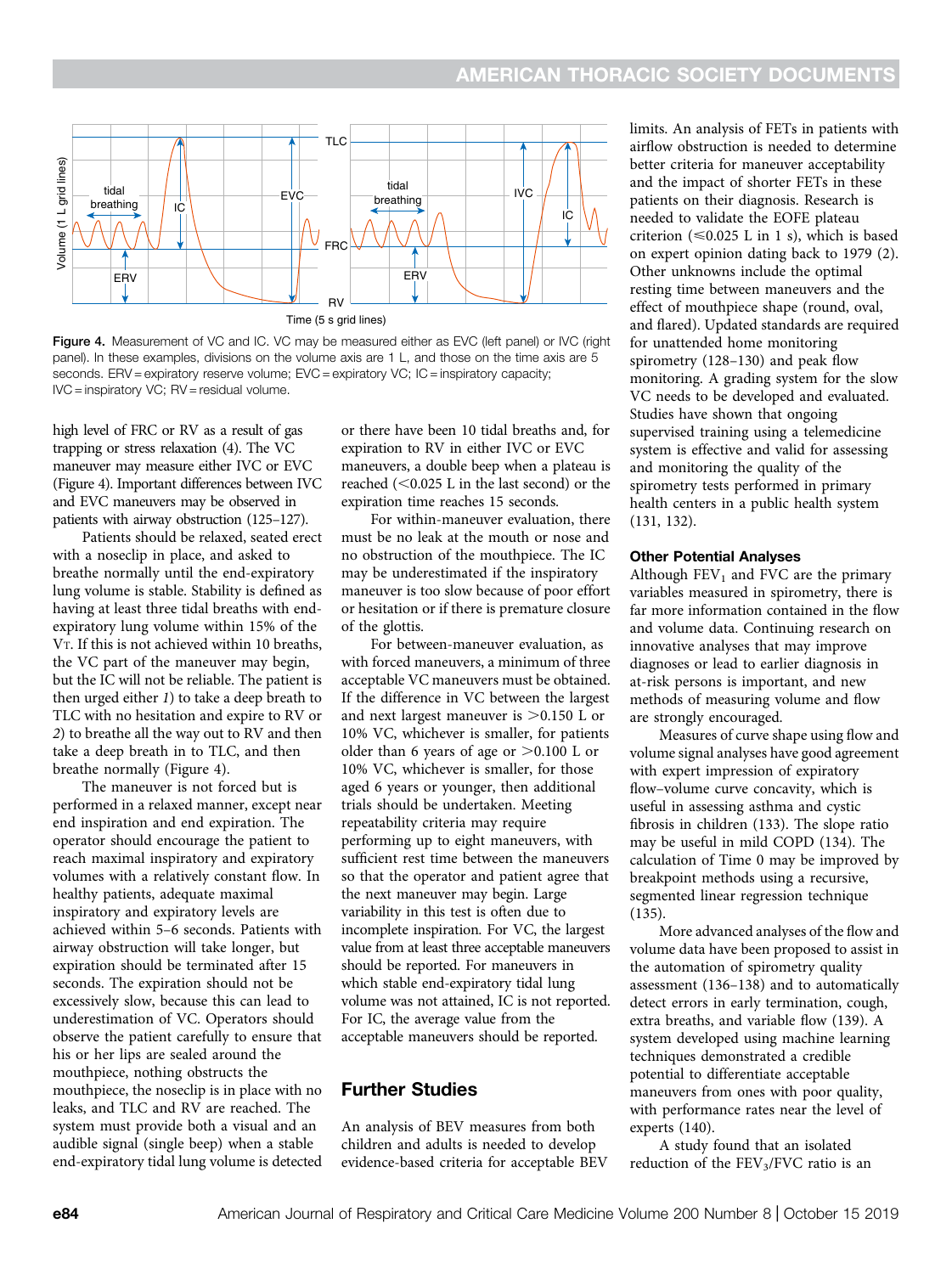indicator of mild lung injury (141), and reductions in  $FEV_1/FEV_6$  (142) or  $FEV<sub>3</sub>/FEV<sub>6</sub>$  (143) may have higher sensitivity than  $FEV<sub>1</sub>/FVC$  for detecting early airflow limitation. Lower limits of normal have been derived for  $FEV<sub>1</sub>/FEV<sub>6</sub>$ ,  $FEV<sub>3</sub>/FEV<sub>6</sub>$ , and  $FEV<sub>3</sub>/FVC$  (109). Estimating FVC using data from the first 2–3 seconds of expiration might potentially either assist in determining whether EOFE was attained or provide a surrogate for FVC when EOFE is not

#### This official technical statement was prepared by a joint ATS/ERS task force.

#### Members of the task force are as follows:

BRIAN L. GRAHAM,  $P_{H.D.}^{1}$  (Chair) IRENE STEENBRUGGEN, R.P.F.T.<sup>2</sup> (Co-Chair) IGOR Z. BARJAKTAREVIC, PH.D., M.D.<sup>3</sup> BRENDAN G. COOPER, PH.D.<sup>4,5</sup> GRAHAM L. HALL, PH.D.<sup>6,7</sup> TEAL S. HALLSTRAND, M.D., M.P.H.<sup>8</sup> DAVID A. KAMINSKY, M.D. KEVIN MCCARTHY, R.P.F.T.<sup>10</sup> MEREDITH C. McCORMACK, M.D., M.H.S.<sup>11</sup> MARTIN R. MILLER, M.D.<sup>12</sup> CRISTINE E. OROPEZ, M.D.<sup>13</sup> MARGARET ROSENFELD, M.D., M.P.H.<sup>14</sup> SANJA STANOJEVIC, PH.D.<sup>15</sup> MAUREEN P. SWANNEY, PH.D.<sup>16</sup> BRUCE R. THOMPSON, PH.D.<sup>17</sup>

<sup>1</sup>Respiratory Research Centre, Division of Respirology, Critical Care and Sleep Medicine, University of Saskatchewan, Saskatoon, Saskatchewan, Canada; <sup>2</sup>Department of Pulmonology, Isala Hospital, Zwolle, the<br>Netherlands; <sup>3</sup>Pulmonary and Critical Care Medicine, University of California, Los Angeles, Los Angeles, California; <sup>4</sup>Lung Function & Sleep Department, Queen Elizabeth Hospital, Birmingham, United Kingdom; <sup>5</sup>University Hospitals Birmingham NHS Foundation Trust, Birmingham, United Kingdom; <sup>6</sup>Children's

Lung Health, Telethon Kids Institute, Perth Children's Hospital, Perth, Australia; 7School of Physiotherapy and Exercise Science, Faculty of Health Science, Curtin University, Bentley, Perth, Australia; <sup>8</sup>Division of Pulmonary, Critical Care and Sleep Medicine, Department of Medicine, University of Washington, Seattle, Washington; <sup>9</sup>Pulmonary Disease and Critical Care Medicine, University of Vermont Larner College of Medicine, Burlington, Vermont; <sup>10</sup>ERT Inc., Matthews, North Carolina; <sup>11</sup>Pulmonary Function Laboratory, Pulmonary and Critical Care Medicine, Johns Hopkins University, Baltimore, Maryland; <sup>12</sup>Institute of Applied Health Research, University of Birmingham, Birmingham, United Kingdom; 13Pulmonary Function and Exercise Physiology Laboratory, Department of Medicine, University of Arizona, Tucson, Arizona; <sup>14</sup>Division of Pulmonary and Sleep Medicine, Department of Pediatrics, University of Washington School of<br>Medicine, Seattle, Washington; <sup>15</sup>Translational Medicine, The Hospital for Sick Children, Toronto, Ontario, Canada; <sup>16</sup>Department of Respiratory Medicine, Canterbury District Health Board, Christchurch, New Zealand; and <sup>17</sup>Physiology Service, Department of Respiratory Medicine, The Alfred Hospital and School of Health Sciences,

Author Disclosures: I.Z.B. served on an advisory committee for GlaxoSmithKline; served

Swinburne University of Technology,

Melbourne, Australia

attained (144, 145). Imaging technology has the potential to monitor spirometry without a direct connection to the patient (146), permitting testing of patients unable or unwilling to use a mouthpiece.  $\blacksquare$ 

as a consultant for AstraZeneca, Boehringer Ingelheim, CSL Behring, Fisher & Paykel Healthcare, GE Healthcare, Grifols, Mylan/ Theravance, and Verona Pharma; and received research support from AMGEN, GE Healthcare, and Prolung. B.G.C. received research support from ndd Medical Technologies and MedChip. G.L.H. served on an advisory committee for and received research support from Vertex. D.A.K. served as a speaker for MGC Diagnostics; served as a consultant for Spiration; and served on a data and safety monitoring board for Acorda. K.M. served as a speaker for Medical Graphics Corporation and Genentech; and served on an advisory committee for Genentech. M.C.M. received royalties from UpToDate; and served on an advisory committee for GlaxoSmithKline. B.R.T. served as a consultant for Boehringer Ingelheim, GlaxoSmithKline, and ndd Medical Technologies; served on an advisory committee for Bayer; received royalties from UpToDate; and served on a data and safety monitoring board for Faron and Ferring Labs. B.L.G., I.S., T.S.H., M.R.M., C.E.O., M.R., S.S., and M.P.S. reported no relevant commercial relationships.

Acknowledgment: The task force is grateful for the support of the European Lung Foundation in the design, implementation, and analysis of the spirometry patient survey.

#### **References**

- 1. Miller MR, Hankinson J, Brusasco V, Burgos F, Casaburi R, Coates A, et al.; ATS/ERS Task Force. Standardisation of spirometry. Eur Respir J 2005;26:319–338.
- 2. American Thoracic Society. ATS statement: snowbird workshop on standardization of spirometry. Am Rev Respir Dis 1979;119:831–838.
- 3. Statement of the American Thoracic Society. Standardization of spirometry: 1987 update. Am Rev Respir Dis 1987;136:1285–1298.
- 4. American Thoracic Society. Standardization of spirometry, 1994 update. Am J Respir Crit Care Med 1995;152:1107–1136.
- 5. Quanjer PH. Standardized lung function testing: report working party standardization of lung function tests. Bull Eur Physiopathol Respir 1983;19(Suppl 5):1–95.
- 6. Quanjer PH, Tammeling GJ, Cotes JE, Pedersen OF, Peslin R, Yernault JC. Lung volumes and forced ventilatory flows. Eur Respir J 1993; 6(Suppl 16):5–40.
- 7. Redlich CA, Tarlo SM, Hankinson JL, Townsend MC, Eschenbacher WL, Von Essen SG, et al.; American Thoracic Society Committee on Spirometry in the Occupational Setting. Official American Thoracic Society technical standards: spirometry in the occupational setting. Am J Respir Crit Care Med 2014;189:983–993.
- 8. Beydon N, Davis SD, Lombardi E, Allen JL, Arets HG, Aurora P, et al.; American Thoracic Society/European Respiratory Society Working Group on Infant and Young Children Pulmonary Function Testing. An

official American Thoracic Society/European Respiratory Society statement: pulmonary function testing in preschool children. Am J Respir Crit Care Med 2007;175:1304–1345.

- 9. Graham BL. Pulmonary function standards: a work in progress. Respir Care 2012;57:1199–1200.
- 10. Miller MR, Crapo R, Hankinson J, Brusasco V, Burgos F, Casaburi R, et al.; ATS/ERS Task Force. General considerations for lung function testing. Eur Respir J 2005;26:153–161.
- 11. Hegewald MJ, Gallo HM, Wilson EL. Accuracy and quality of spirometry in primary care offices. Ann Am Thorac Soc 2016;13:2119–2124.
- 12. Schermer TRJ, Verweij EHA, Cretier R, Pellegrino A, Crockett AJ, Poels PJ. Accuracy and precision of desktop spirometers in general practices. Respiration 2012;83:344–352.
- 13. Bambra G, Jalota L, Kapoor C, Mills PK, Vempilly JJ, Jain VV. Office spirometry correlates with laboratory spirometry in patients with symptomatic asthma and COPD. Clin Respir J 2017;11:805-811.
- 14. Licskai CJ, Sands TW, Paolatto L, Nicoletti I, Ferrone M. Spirometry in primary care: an analysis of spirometery test quality in a regional primary care asthma program. Can Respir J 2012;19: 249–254.
- 15. Epton MJ, Stanton JD, McGeoch GR, Shand BI, Swanney MP. The development of a community-based spirometry service in the Canterbury region of New Zealand: observations on new service delivery. NPJ Prim Care Respir Med 2015;25:15003.
- 16. Cooper BG. An update on contraindications for lung function testing. Thorax 2011;66:714–723.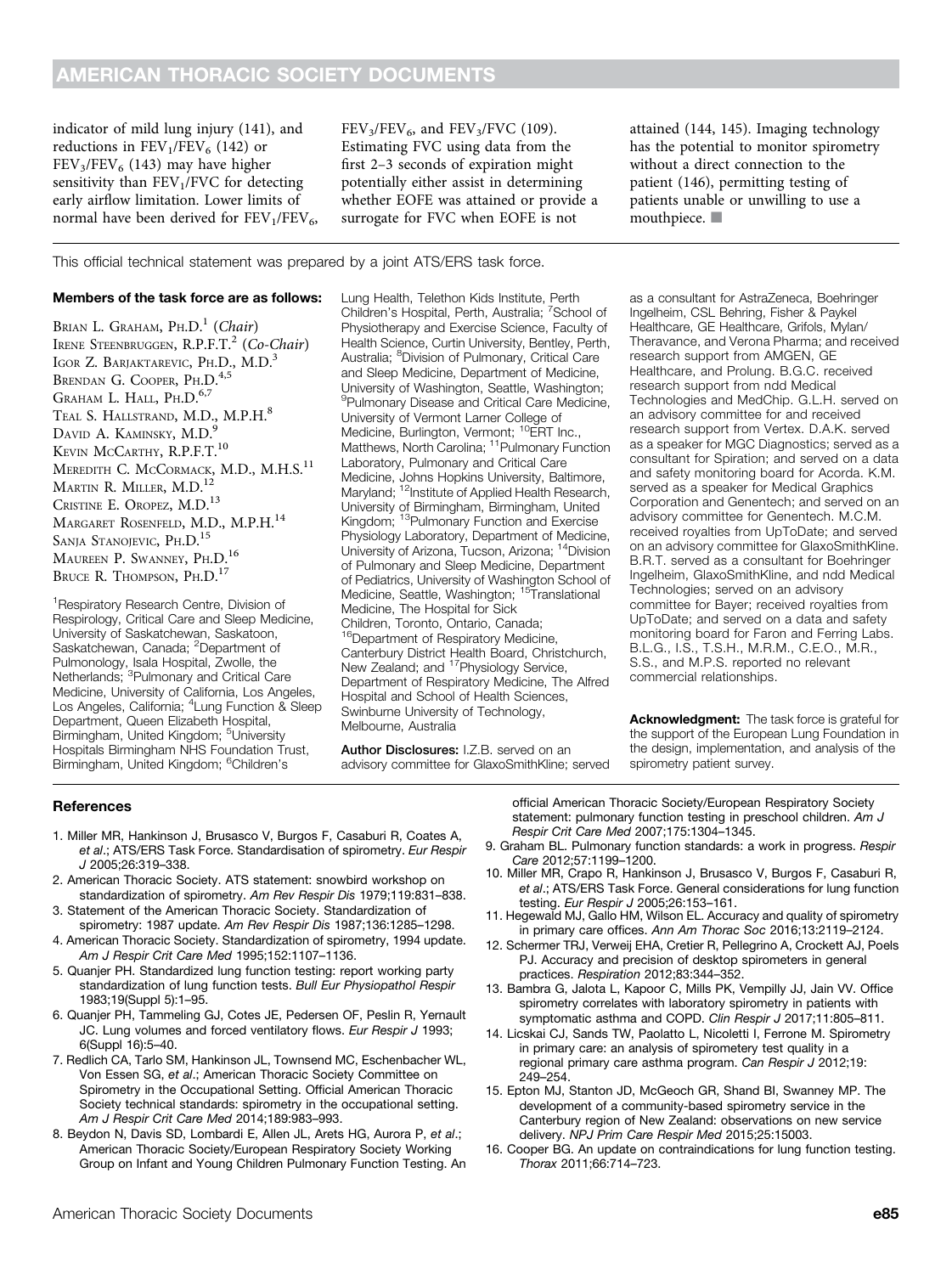- 17. Coates AL, Graham BL, McFadden RG, McParland C, Moosa D, Provencher S, et al.; Canadian Thoracic Society. Spirometry in primary care. Can Respir J 2013;20:13–21.
- 18. Vieira GM, Oliveira HB, de Andrade DT, Bottaro M, Ritch R. Intraocular pressure variation during weight lifting. Arch Ophthalmol 2006;124: 1251–1254.
- 19. Tiller NB, Simpson AJ. Effect of spirometry on intra-thoracic pressures. BMC Res Notes 2018;11:110.
- 20. Boerrigter BG, Bogaard HJ, Vonk-Noordegraaf A. Spirometry in chronic obstructive pulmonary disease: a hemodynamic roller coaster? Am J Respir Crit Care Med 2012;186:e6–e7.
- 21. Roberts C, Ward S, Walsted E, Hull JH. Safety of pulmonary function testing: data from 20 years. Thorax 2018;73:385–387.
- 22. García-Río F, Calle M, Burgos F, Casan P, Del Campo F, Galdiz JB, et al.; Spanish Society of Pulmonology and Thoracic Surgery (SEPAR). Spirometry. Arch Bronconeumol 2013;49:388–401.
- 23. Araújo CG, Vianna LC. How often does spirometry testing induce cardiac arrhythmias? Prim Care Respir J 2009;18:185–188.
- 24. Zagami D, Wilson J, Bodger A, Sriram KB. Respiratory function testing is safe in patients with abdominal aortic aneurysms. Vasc Endovascular Surg 2014;48:522–523.
- 25. Goodyear SJ, Yow H, Saedon M, Shakespeare J, Hill CE, Watson D, et al. Risk stratification by pre-operative cardiopulmonary exercise testing improves outcomes following elective abdominal aortic aneurysm surgery: a cohort study. Perioper Med (Lond) 2013;2:10.
- 26. Frost F, Peat R, McWean J, Shaw M, Field M, Nazareth D, et al. Pulmonary function testing is safe in patients with thoracic aortic aneurysms. Eur Respir J 2018;52:1800928.
- 27. Johns DP, Hartley MF, Burns G, Thompson BR. Variation in barometric pressure in Melbourne does not significantly affect the BTPS correction factor. Respirology 2004;9:406–408.
- 28. Lalloo UG, Becklake MR, Goldsmith CM. Effect of standing versus sitting position on spirometric indices in healthy subjects. Respiration 1991;58:122–125.
- 29. Gudmundsson G, Cerveny M, Shasby DM. Spirometric values in obese individuals: effects of body position. Am J Respir Crit Care Med 1997;156:998–999.
- 30. Swamy K, Isroff C, Mhanna MJ, Chouksey AK. Effect of sitting vs standing posture on spirometry in children. Ann Allergy Asthma Immunol 2016;117:94–96.
- 31. Pal AK, Tiwari S, Verma DK. Effect of recumbent body positions on dynamic lung function parameters in healthy young subjects. J Clin Diagn Res 2017;11:CC08–CC10.
- 32. Katz S, Arish N, Rokach A, Zaltzman Y, Marcus EL. The effect of body position on pulmonary function: a systematic review. BMC Pulm Med 2018;18:159.
- 33. Kendrick AH, Johns DP, Leeming JP. Infection control of lung function equipment: a practical approach. Respir Med 2003;97:1163–1179.
- 34. Rasam SA, Apte KK, Salvi SS. Infection control in the pulmonary function test laboratory. Lung India 2015;32:359–366.
- 35. Pittet D, Allegranzi B, Boyce J; World Health Organization World Alliance for Patient Safety First Global Patient Safety Challenge Core Group of Experts. The World Health Organization guidelines on hand hygiene in health care and their consensus recommendations. Infect Control Hosp Epidemiol 2009;30:611–622.
- 36. Saiman L, Siegel JD, LiPuma JJ, Brown RF, Bryson EA, Chambers MJ, et al.; Cystic Fibrous Foundation; Society for Healthcare Epidemiology of America. Infection prevention and control guideline for cystic fibrosis: 2013 update. Infect Control Hosp Epidemiol 2014; 35(Suppl 1):S1–S67.
- 37. Wanger J, Mottram C. ATS pulmonary function laboratory management and procedure manual, 3rd ed. New York: American Thoracic Society; 2016.
- 38. International Organization for Standardization. ISO 26782. Anaesthetic and respiratory equipment: spirometers intended for the measurement of time forced expired volumes in humans. Geneva, Switzerland: International Organization for Standardization; 2016.
- 39. McCormack MC, Shade D, Wise RA. Spirometer calibration checks: is 3.5% good enough? Chest 2007;131:1486–1493.
- 40. Lefebvre Q, Vandergoten T, Derom E, Marchandise E, Liistro G. Testing spirometers: are the standard curves of the American Thoracic Society sufficient? Respir Care 2014;59:1895–1904.
- 41. Miller MR, Lloyd J, Bright P. Recording flow in the first second of a maximal forced expiratory manoeuvre: influence of frequency content. Eur Respir J 2002;19:530–533.
- 42. Graham BL, Brusasco V, Burgos F, Cooper BG, Jensen R, Kendrick A, et al. 2017 ERS/ATS standards for single-breath carbon monoxide uptake in the lung. Eur Respir J 2017;49:1600016.
- 43. Miller MR, Sigsgaard T. Prevention of thermal and condensation errors in pneumotachographic recordings of the maximal forced expiratory manoeuvre. Eur Respir J 1994;7:198-201.
- 44. Johnson LR, Enright PL, Voelker HT, Tashkin DP. Volume spirometers need automated internal temperature sensors. Am J Respir Crit Care Med 1994;150:1575–1580.
- 45. Haynes JM, Ruppel GL. Should spirometer quality control be treated like other laboratory devices? ERJ Open Res 2019;5:00249-2018.
- 46. Westgard JO, Groth T, Aronsson T, Falk H, de Verdier CH. Performance characteristics of rules for internal quality control: probabilities for false rejection and error detection. Clin Chem 1977;23: 1857–1867.
- 47. Madsen F. Validation of spirometer calibration syringes. Scand J Clin Lab Invest 2012;72:608–613.
- 48. Ruppel GL, Enright PL. Pulmonary function testing. Respir Care 2012; 57:165–175.
- 49. Cooper BG, Steenbruggen I, Mitchell S, Severin T, Oostveen E, Burgos F, et al. HERMES spirometry: the European Spirometry Driving Licence. Breathe (Sheff) 2011;7:258–275.
- 50. Steenbruggen I, Mitchell S, Severin T, Palange P, Cooper BG; Spirometry HERMES Task Force. Harmonising spirometry education with HERMES: training a new generation of qualified spirometry practitioners across Europe. Eur Respir J 2011;37: 479–481.
- 51. Swanney MP, O'Dea CA, Ingram ER, Rodwell LT, Borg BM; ANZSRS Spirometry Training Course Working Group. Spirometry training courses: content, delivery and assessment: a position statement from the Australian and New Zealand Society of Respiratory Science. Respirology 2017;22:1430–1435.
- 52. Borg BM, Hartley MF, Fisher MT, Thompson BR. Spirometry training does not guarantee valid results. Respir Care 2010;55:689–694.
- 53. Represas-Represas C, Botana-Rial M, Leiro-Fernández V, González-Silva AI, García-Martínez A, Fernández-Villar A. Short- and long-term effectiveness of a supervised training program in spirometry use for primary care professionals. Arch Bronconeumol 2013;49: 378–382.
- 54. Haynes JM. Quality assurance of the pulmonary function technologist. Respir Care 2012;57:114–122. [Discussion, pp. 122–126.]
- 55. Quanjer PH, Hall GL, Stanojevic S, Cole TJ, Stocks J; Global Lungs Initiative. Age- and height-based prediction bias in spirometry reference equations. Eur Respir J 2012;40:190-197.
- 56. Gauld LM, Kappers J, Carlin JB, Robertson CF. Height prediction from ulna length. Dev Med Child Neurol 2004;46:475–480.
- 57. Quanjer PH, Capderou A, Mazicioglu MM, Aggarwal AN, Banik SD, Popovic S, et al. All-age relationship between arm span and height in different ethnic groups. Eur Respir J 2014;44:905-912.
- 58. Braun L, Wolfgang M, Dickersin K. Defining race/ethnicity and explaining difference in research studies on lung function. Eur Respir J 2013;41:1362–1370.
- 59. Quanjer PH, Stanojevic S, Cole TJ, Baur X, Hall GL, Culver BH, et al.; ERS Global Lung Function Initiative. Multi-ethnic reference values for spirometry for the 3–95-yr age range: the Global Lung Function 2012 equations. Eur Respir J 2012;40:1324–1343.
- 60. Bucca CB, Carossa S, Colagrande P, Brussino L, Chiavassa G, Pera P, et al. Effect of edentulism on spirometric tests. Am J Respir Crit Care Med 2001;163:1018–1020.
- 61. Indrakumar HS, Venkatesh D, Adoni VV, Kashyap R, Jayanthi D, Prakash N. Spirometric assessment of impact of complete dentures on respiratory performance: an in vitro study. J Contemp Dent Pract 2018;19:177–180.
- 62. Banerjee SK, Davies M, Sharples L, Smith I. The role of facemask spirometry in motor neuron disease. Thorax 2013;68:385–386.
- 63. Wanger JS, Ikle DN, Cherniack RM. The effect of inspiratory maneuvers on expiratory flow rates in health and asthma: influence of lung elastic recoil. Am J Respir Crit Care Med 1996;153:1302–1308.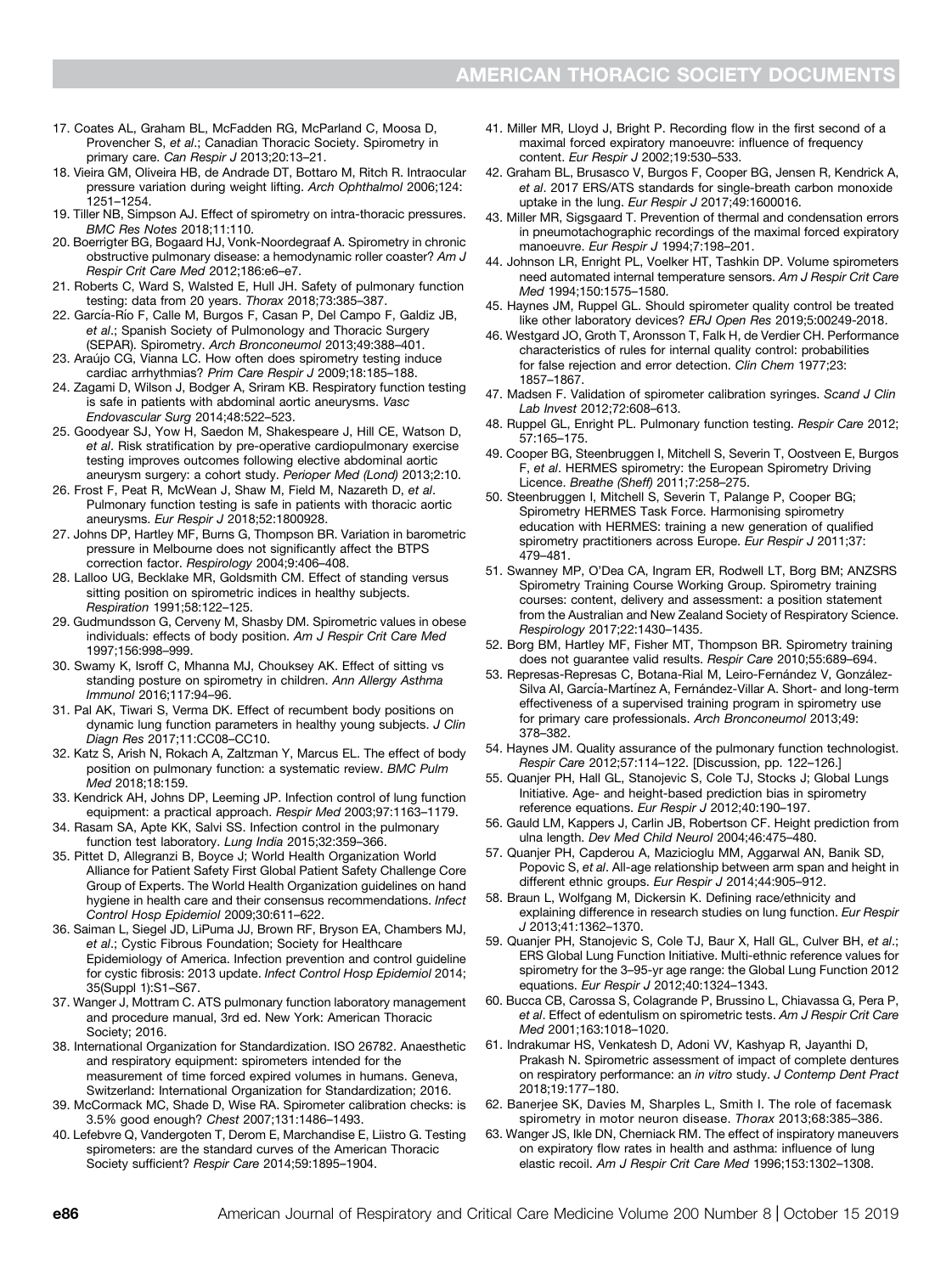- 64. D'Angelo E, Prandi E, Milic-Emili J. Dependence of maximal flowvolume curves on time course of preceding inspiration. J Appl Physiol (1985) 1993;75:1155–1159.
- 65. Stoller JK, Basheda S, Laskowski D, Goormastic M, McCarthy K. Trial of standard versus modified expiration to achieve end-of-test spirometry criteria. Am Rev Respir Dis 1993;148:275–280.
- 66. Stoller JK, McCarthy K. Benefits of a modified spirometry technique. Eur Respir J 2007;30:813–814, author reply 814–815.
- 67. Haynes JM, Kaminsky DA. The American Thoracic Society/European Respiratory Society acceptability criteria for spirometry: asking too much or not enough? Respir Care 2015;60:e113–e114.
- 68. Kozlowska WJ, Aurora P. Spirometry in the pre-school age group. Paediatr Respir Rev 2005;6:267–272.
- 69. Seed L, Wilson D, Coates AL. Children should not be treated like little adults in the PFT lab. Respir Care 2012;57:61–70. [Discussion, pp. 71–74.]
- 70. American Thoracic Society; European Respiratory Society. ATS/ERS statement: raised volume forced expirations in infants: guidelines for current practice. Am J Respir Crit Care Med 2005;172: 1463–1471.
- 71. Newall C, McCauley TM, Shakespeare J, Cooper BG. Is it necessary to use a noseclip in the performance of spirometry using a wedge bellows device? Chron Respir Dis 2007;4:53–57.
- 72. McKibben JM, McKay RT, Freeman AG, Levin LS, Pinney SM, Alshaikh E. Redefining spirometry hesitating start criteria based on the ratio of extrapolated volume to timed FEVs. Chest 2011;140:164–169.
- 73. Müller-Brandes C, Krämer U, Gappa M, Seitner-Sorge G, Hüls A, von Berg A, et al. LUNOKID: can numerical American Thoracic Society/European Respiratory Society quality criteria replace visual inspection of spirometry? Eur Respir J 2014;43:1347–1356.
- 74. National Institute for Occupational Safety and Health (NIOSH). Spirometry quality assurance: common errors and their impact on test results. Washington, DC: NIOSH; 2012 [accessed 2019 May 5] DHHS (NIOSH) Publication No. 2012-116. Available from: [https://www.cdc.gov/niosh/docs/2012-116/pdfs/2012-116.pdf.](https://www.cdc.gov/niosh/docs/2012-116/pdfs/2012-116.pdf)
- 75. Miller MR, Pedersen OF, Quanjer PH. The rise and dwell time for peak expiratory flow in patients with and without airflow limitation. Am J Respir Crit Care Med 1998;158:23–27.
- 76. Glover R, Cooper BG, Lloyd J. Forced expiratory time (FET) as an indicator for airways obstruction. Eur Respir J 2014;44:1819.
- 77. Giner J, Plaza V, Rigau J, Solà J, Bolíbar I, Sanchis J. Spirometric standards and patient characteristics: an exploratory study of factors affecting fulfillment in routine clinical practice. Respir Care 2014;59: 1832–1837.
- 78. Sumphao-Ngern P, Foocharoen C, Boonsawat W, Mahakkanukrauh A, Suwannaroj S, Sae-Oue U, et al.; Scleroderma Research Group. Causes and prevalence of inadequate pulmonary function testing among patients with systemic sclerosis. Arch Med Sci 2015;11: 1255–1260.
- 79. Czajkowska-Malinowska M, Tomalak W, Radliński J. Quality of spirometry in the elderly. Pneumonol Alergol Pol 2013;81:511–517.
- 80. Hankinson JL, Eschenbacher B, Townsend M, Stocks J, Quanjer PH. Use of forced vital capacity and forced expiratory volume in 1 second quality criteria for determining a valid test. Eur Respir J 2015; 45:1283–1292.
- 81. Torre-Bouscoulet L, Velázquez-Uncal M, García-Torrentera R, Gochicoa-Rangel L, Fernández-Plata R, Enright P, et al. Spirometry quality in adults with very severe lung function impairment. Respir Care 2015;60:740–743.
- 82. Enright P, Vollmer WM, Lamprecht B, Jensen R, Jithoo A, Tan W, et al. Quality of spirometry tests performed by 9893 adults in 14 countries: the BOLD Study. Respir Med 2011;105:1507–1515.
- 83. Tan WC, Bourbeau J, O'Donnell D, Aaron S, Maltais F, Marciniuk D, et al.; CanCOLD Collaborative Research Group. Quality assurance of spirometry in a population-based study—predictors of good outcome in spirometry testing. COPD 2014;11:143–151.
- 84. Janssens W, Liu Y, Liu D, Kesten S, Tashkin DP, Celli BR, et al. Quality and reproducibility of spirometry in COPD patients in a randomized trial (UPLIFT®). Respir Med 2013;107:1409–1416.
- 85. Tomalak W, Radliński J, Latawiec W. Quality of spirometric measurements in children younger than 10 years of age in the light of the recommendations [in Polish]. Pneumonol Alergol Pol 2008;76:421–425.
- 86. Hankinson JL, Bang KM. Acceptability and reproducibility criteria of the American Thoracic Society as observed in a sample of the general population. Am Rev Respir Dis 1991:143:516-521.
- 87. Kirkby J, Welsh L, Lum S, Fawke J, Rowell V, Thomas S, et al.; EPICure Study Group. The EPICure study: comparison of pediatric spirometry in community and laboratory settings. Pediatr Pulmonol 2008;43: 1233–1241.
- 88. Enright PL, Beck KC, Sherrill DL. Repeatability of spirometry in 18,000 adult patients. Am J Respir Crit Care Med 2004;169:235–238.
- 89. Gochicoa-Rangel L, Vargas-Domínguez C, García-Mujica ME, Bautista-Bernal A, Salas-Escamilla I, Pérez-Padilla R, et al. Quality of spirometry in 5-to-8-year-old children. Pediatr Pulmonol 2013;48: 1231–1236.
- 90. Ferris BG Jr, Speizer FE, Bishop Y, Prang G, Weener J. Spirometry for an epidemiologic study: deriving optimum summary statistics for each subject. Bull Eur Physiopathol Respir 1978;14:145–166.
- 91. Kanner RE, Schenker MB, Muñoz A, Speizer FE. Spirometry in children: methodology for obtaining optimal results for clinical and epidemiologic studies. Am Rev Respir Dis 1983;127: 720–724.
- 92. Barjaktarevic I, Kaner R, Buhr RG, Cooper CB. Bronchodilator responsiveness or reversibility in asthma and COPD: a need for clarity. Int J Chron Obstruct Pulmon Dis 2018;13:3511–3513.
- 93. Davis BE, Blais CM, Cockcroft DW. Methacholine challenge testing: comparative pharmacology. J Asthma Allergy 2018;11:89–99.
- 94. LaForce C, Korenblat P, Osborne P, Dong F, Higgins M. 24-Hour bronchodilator efficacy of single doses of indacaterol in patients with persistent asthma: comparison with placebo and formoterol. Curr Med Res Opin 2009;25:2353–2359.
- 95. Jones TE, Southcott A, Homan S. Drugs potentially affecting the extent of airways reversibility on pulmonary function testing are frequently consumed despite guidelines. Int J Chron Obstruct Pulmon Dis 2013; 8:383–388.
- 96. Enright PL, Lebowitz MD, Cockroft DW. Physiologic measures: pulmonary function tests: asthma outcome. Am J Respir Crit Care Med 1994;149:S9–S18. [Discussion, pp. S19–S20.]
- 97. Ward H, Cooper BG, Miller MR. Improved criterion for assessing lung function reversibility. Chest 2015;148:877–886.
- 98. Quanjer PH, Ruppel GL, Langhammer A, Krishna A, Mertens F, Johannessen A, et al. Bronchodilator response in FVC is larger and more relevant than in  $FEV<sub>1</sub>$  in severe airflow obstruction. Chest 2017; 151:1088–1098.
- 99. Crenesse D, Berlioz M, Bourrier T, Albertini M. Spirometry in children aged 3 to 5 years: reliability of forced expiratory maneuvers. Pediatr Pulmonol 2001;32:56–61.
- 100. Piccioni P, Borraccino A, Forneris MP, Migliore E, Carena C, Bignamini E, et al. Reference values of forced expiratory volumes and pulmonary flows in 3-6 year children: a cross-sectional study. Respir Res 2007;8:14.
- 101. Cockcroft DW, Berscheid BA. Volume adjustment of maximal midexpiratory flow: importance of changes in total lung capacity. Chest 1980;78:595–600.
- 102. Swanney MP, Jensen RL, Crichton DA, Beckert LE, Cardno LA, Crapo RO. FEV $_6$  is an acceptable surrogate for FVC in the spirometric diagnosis of airway obstruction and restriction. Am J Respir Crit Care Med 2000;162:917–919.
- 103. Vandevoorde J, Verbanck S, Schuermans D, Kartounian J, Vincken W.  $FEV<sub>1</sub>/FEV<sub>6</sub>$  and  $FEV<sub>6</sub>$  as an alternative for  $FEV<sub>1</sub>/FVC$  and  $FVC$  in the spirometric detection of airway obstruction and restriction. Chest 2005;127:1560–1564.
- 104. Kainu A, Lindqvist A, Sarna S, Sovijärvi A. Intra-session repeatability of FET and  $FEV_6$  in the general population. Clin Physiol Funct Imaging 2008;28:196–201.
- 105. Bellia V, Sorino C, Catalano F, Augugliaro G, Scichilone N, Pistelli R, et al. Validation of  $FEV<sub>6</sub>$  in the elderly: correlates of performance and repeatability. Thorax 2008;63:60–66.
- 106. Perez-Padilla R, Wehrmeister FC, Celli BR, Lopez-Varela MV, Montes de Oca M, Muiño A, et al.; PLATINO Team. Reliability of  $FEV<sub>1</sub>/FEV<sub>6</sub>$  to diagnose airflow obstruction compared with FEV<sub>1</sub>/FVC: the PLATINO longitudinal study. PLoS One 2013;8: e67960.